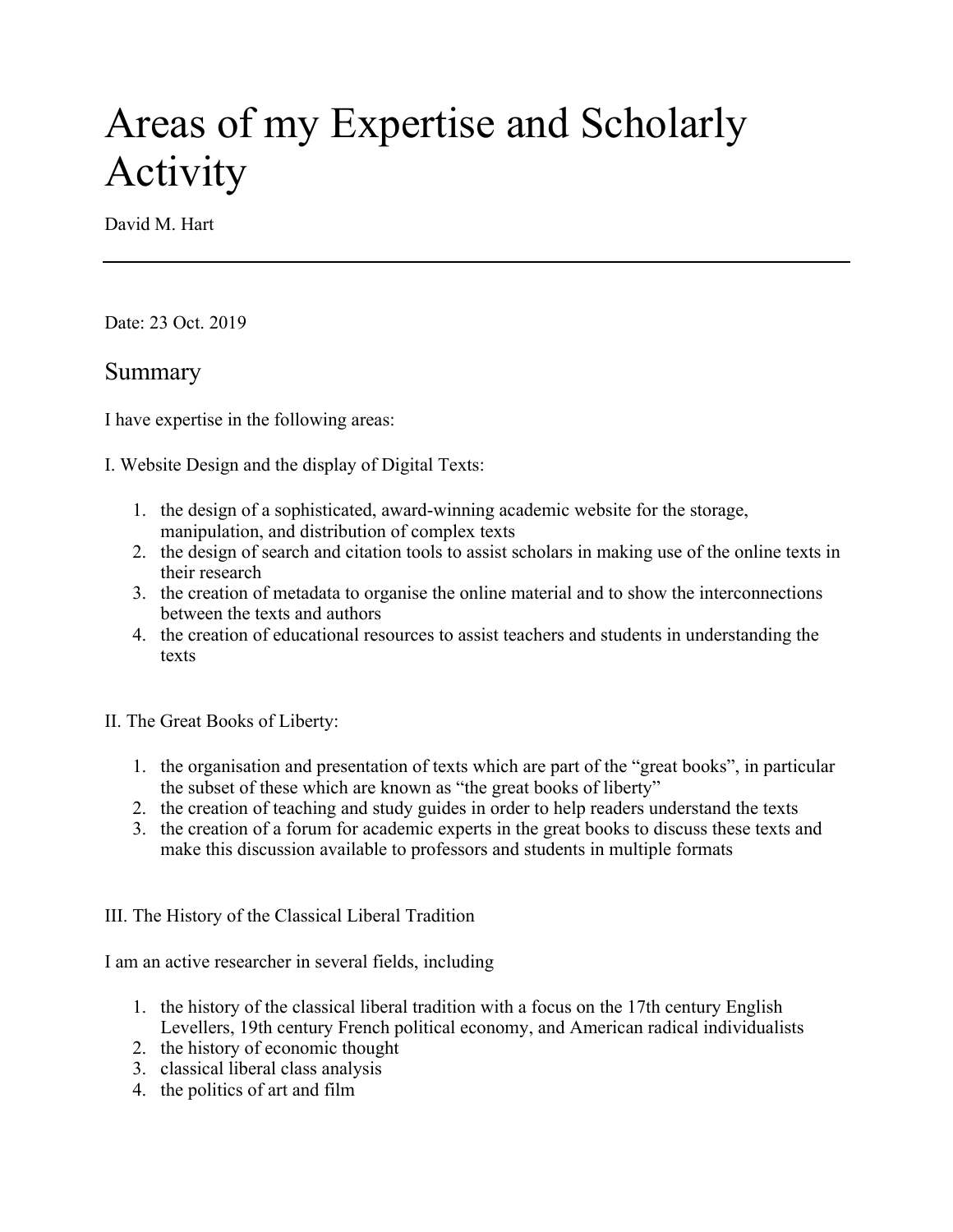This research has produced the following:

- 1. several collections of the works of unjustly neglected political and economic thinkers, including Frédéric Bastiat, Gustave de Molinari, James Mill, Lysander Spooner, Thomas Gordon, and a multi-volume collection of 17th century Leveller tracts
- 2. the publication of articles and books on French political economy, the classical liberal theory of class analysis, and French political thought
- 3. the presentation of papers at academic conferences on film theory, French political economy, French political thought, the Great Books, classical liberalism, art and politics, economics and literature, and the relationship between ideas and political change. I have presented papers at the Libertarian Scholars Conference, the Ostrom Workshop at Indiana University, the Southern Economic Association, the American Philosophical Society, and the History of Economic Thought Society of Australia.

### IV. Public Lectures and Talks

I have given many talks and lectures to students, faculty, and interested members of the public about the history of ideas and the classical liberal tradition. I have spoken to groups such as

- several Bastiat Societies across the U.S.,
- the Cato Institute.
- the Foundation for Economic Education,
- the Ludwig von Mises Institute,
- the Institute for Humane Studies,
- the Center for the Philosophy of Freedom at the University of Arizona,
- the Free Market Institute at Texas Tech University,
- the Association of Private Enterprise Education, and
- the Philadelphia Society, in the U.S.;
- the Institute of Economics Affairs, in London;
- the Institute for Liberal Studies, in Canada; and
- the Centre for Independent Studies and
- the Mannkal Economic Education Foundation in Australia.

Two notable public lectures I have given were

- The David S. Saurman Provocative Lecture at the Department of Economics, San Jose State University; and
- The Henry Hazlitt Memorial Lecture at the Austrian Economics Research Conference, the Mises Institute, Auburn Alabama.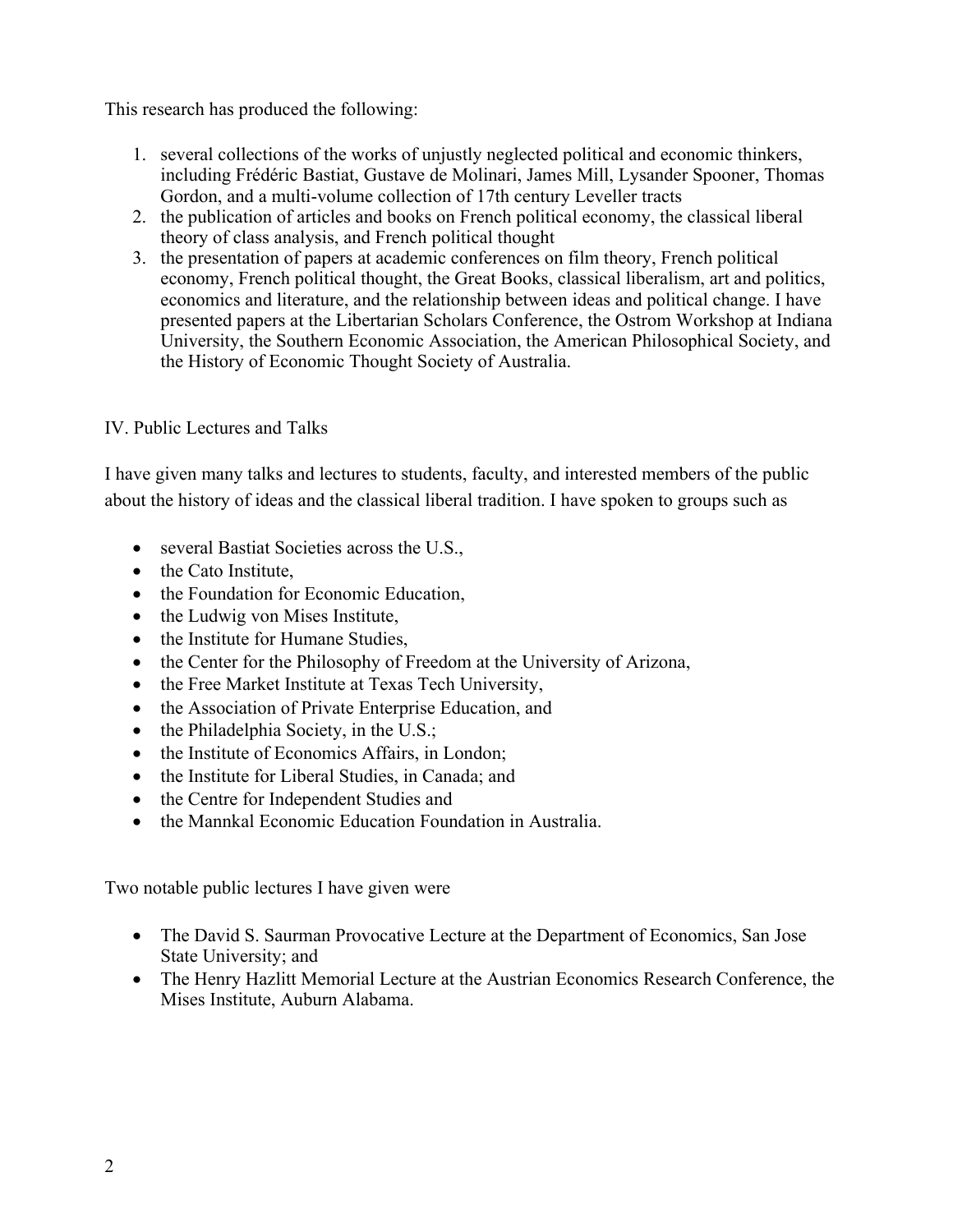# Table of Contents

| IV. SCHOLARLY WORK ON THE HISTORY OF THE CLASSICAL LIBERAL AND LIBERTARIAN TRADITIONS  14 |  |
|-------------------------------------------------------------------------------------------|--|
|                                                                                           |  |
|                                                                                           |  |
|                                                                                           |  |
|                                                                                           |  |
|                                                                                           |  |
|                                                                                           |  |
|                                                                                           |  |
|                                                                                           |  |
|                                                                                           |  |
|                                                                                           |  |
|                                                                                           |  |
|                                                                                           |  |
|                                                                                           |  |
|                                                                                           |  |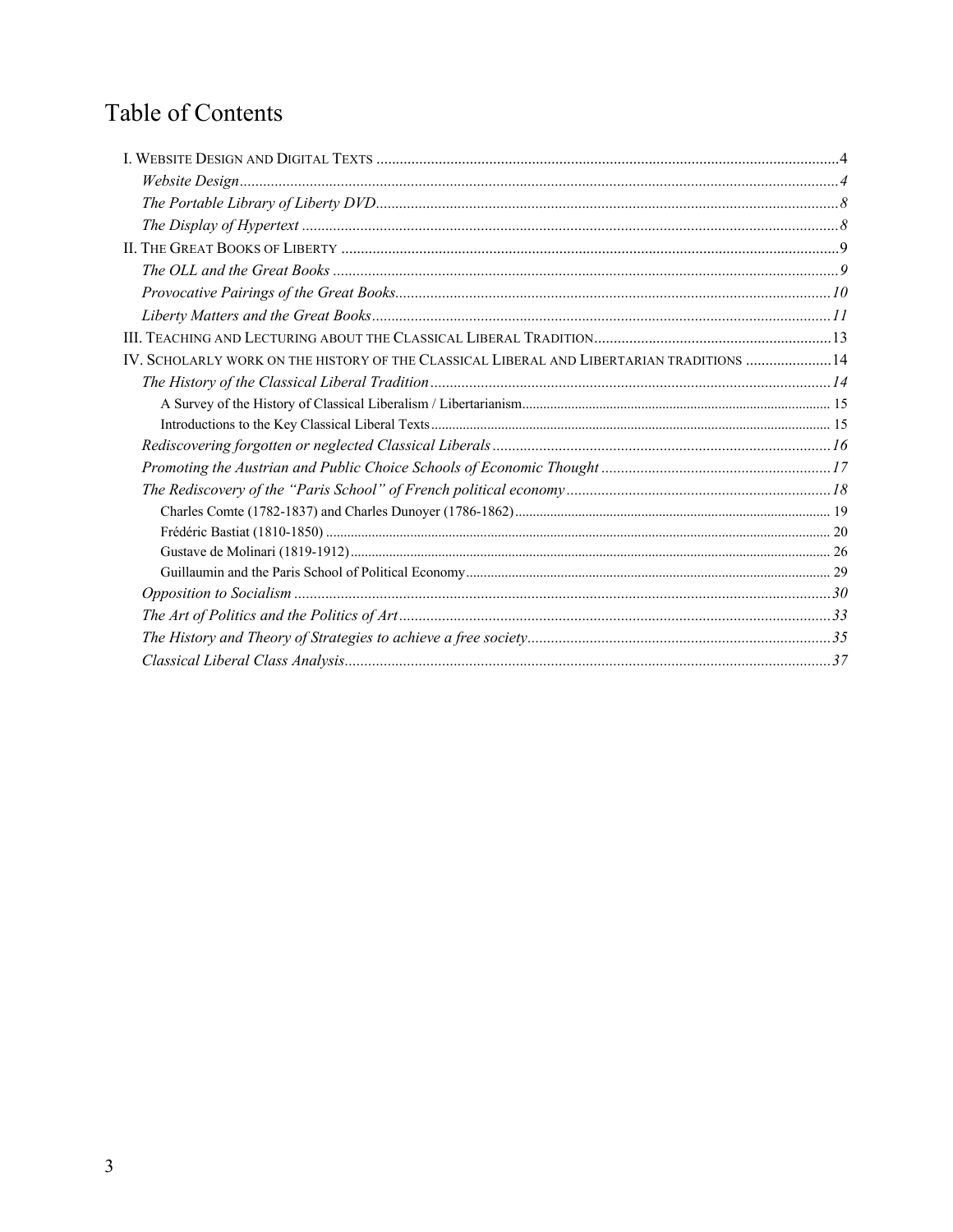# I. Website Design and Digital Texts

### Website Design

Concerning website design, I planned, designed, and built the OLL website from its inception in 2001. From the beginning, the OLL website was designed to be a sophisticated library of classic texts about liberty to serve the following goals:

- 1. To house the largest collection of pro-liberty texts in the world in one easily accessible place
- 2. To code these classic texts into an archival electronic format (XML) which would enable them to be converted into different formats as time and future technology might dictate. The texts are coded using a university library standard DTD, the TEI P4 of the TEI Consortium (Text Encoding Initiative) <http://www.tei-c.org>)
- 3. To provide scholars with an easy way to cite the online texts in their research papers with a choice of using the three main scholarly formats (MLA, APA, Turabian)
- 4. To distribute these texts free of charge to anyone, anywhere, in a variety of formats
- 5. To provide guides to assist people in reading these texts for themselves
- 6. To show the interconnections between the authors and texts which make up the long and diverse tradition of liberty
- 7. To encourage teachers to use these texts and guides in their own teaching

These innovative features have made the OLL an award winning academic website which has been recognized by the National Endowment for the Humanities, the Library of Congress, The Arts and Humanities Research Council (U.K.), and The International Political Science Association (UNESCO, Italy).

The key features of the OLL website include the following:

- 1. The XML Repository
- 2. Three Generations of Technology
- 3. The Search Engine
- 4. Multiple Formats
- 5. Scholarly Metadata and Citation of Texts
- 6. Additional Automation

### **The XML Repository**

The first step was to create a suitable, robust, academic standards compliant SGML (1999) and then XML (2002). This was done with the assistance of Apex-Covantage and is the foundation stone of the OLL collection. Texts were coded using a university library standard DTD, the TEI P4 of the TEI Consortium (Text Encoding Initiative) <http://www.tei-c.org>)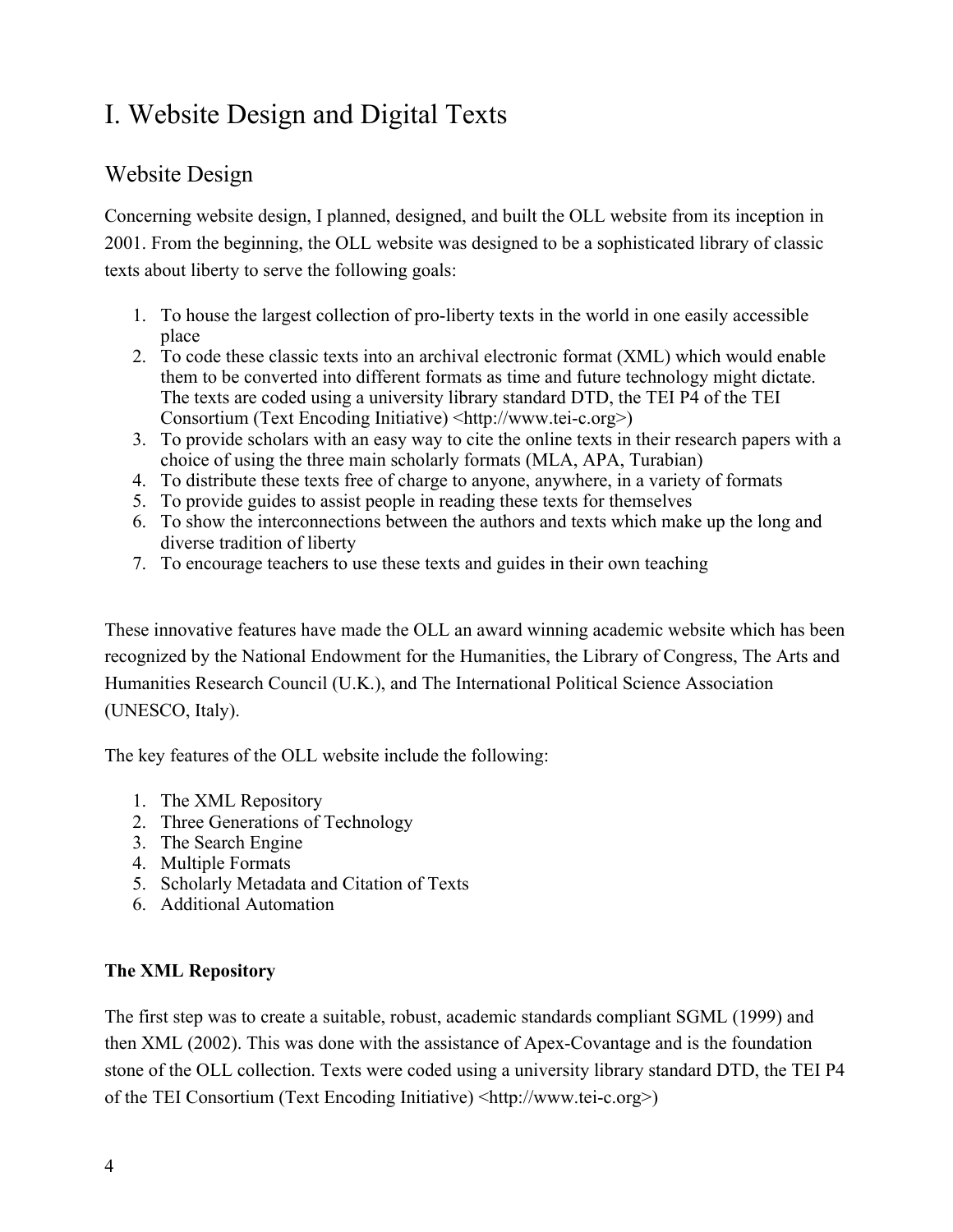- 1. A key feature was coding down to the level of a paragraph (div type=para) which was to be the basic element used for citation purposes (links to a paragraph ID) and the search engine
- 2. We designed a sophisticated XML repository to store and process the XML texts based upon the following software:
	- a. v.1 Manually coded HTML versions, hand-entered into the database. XML was stored on CD-ROM for future use.
	- b. v.2 Automated conversion to HTML with XSLT, automated conversion to PDF with PrinceXML. XML was stored in the MySQL database, alongside the generated HTML and other formats.
	- c. v.3 Automated conversion to valid HTML with Nokogiri, automated conversion to PDF with PrinceXML. Automated conversion to valid ePub with Epub. XML was stored in Amazon S3, along with the generated HTML and other formats.

#### **Three Generations of Technology**

The OLL project has been under continuous development since the beginning of the 21st century. There have been three major generations of technology used in that time, with incremental improvements and major tectonic shifts along the way.

- 1. *Procedural PHP*: This was initially generated by David Hart (DMH) using Macromedia Dreamweaver, with additional code provided by Walter Davis Studio (WDS). HTML was hand-converted by Apex as a proofreading tool during the XML conversion, cut up and inserted into the database manually to provide the first rough version of the OLL. MySQL full-text search features were used to create a rudimentary search feature.
- 2. *Object-oriented PHP*: This was developed by WDS and was the foundation for the first admin console, which let DMH and others create links between titles and authors, groups, collections, and other metadata. It also meant that adding new titles to the OLL collection went from being a weeks-long process to an hours-long process. It used the following technologies:
	- a. the Sphinx search engine for robust, context-sensitive searching of the entire catalog
	- b. XSLT transforms to convert the original XML into HTML automatically.
	- c. PrinceXML to convert HTML to PDF automatically.
	- d. a pilot program to convert the HTML into ePub format
	- e. Joomla! open-source CMS to present the custom repository content alongside editorial content to the outside world
- 3. *Ruby on Rails*: Developed by WDS with a second-generation admin console. This meant that adding new titles and converting the XML to multiple formats was moved from taking hours to only a few minutes. It had the following features:
	- a. vastly improved and faster HTML and PDF conversion
	- b. a fully standards-compliant ePub conversion system
	- c. second-generation Sphinx search engine, with result highlighting and in-title search
	- d. a fully custom presentation system with responsive design, fully-integrated editorial content, quotations, image galleries, and more.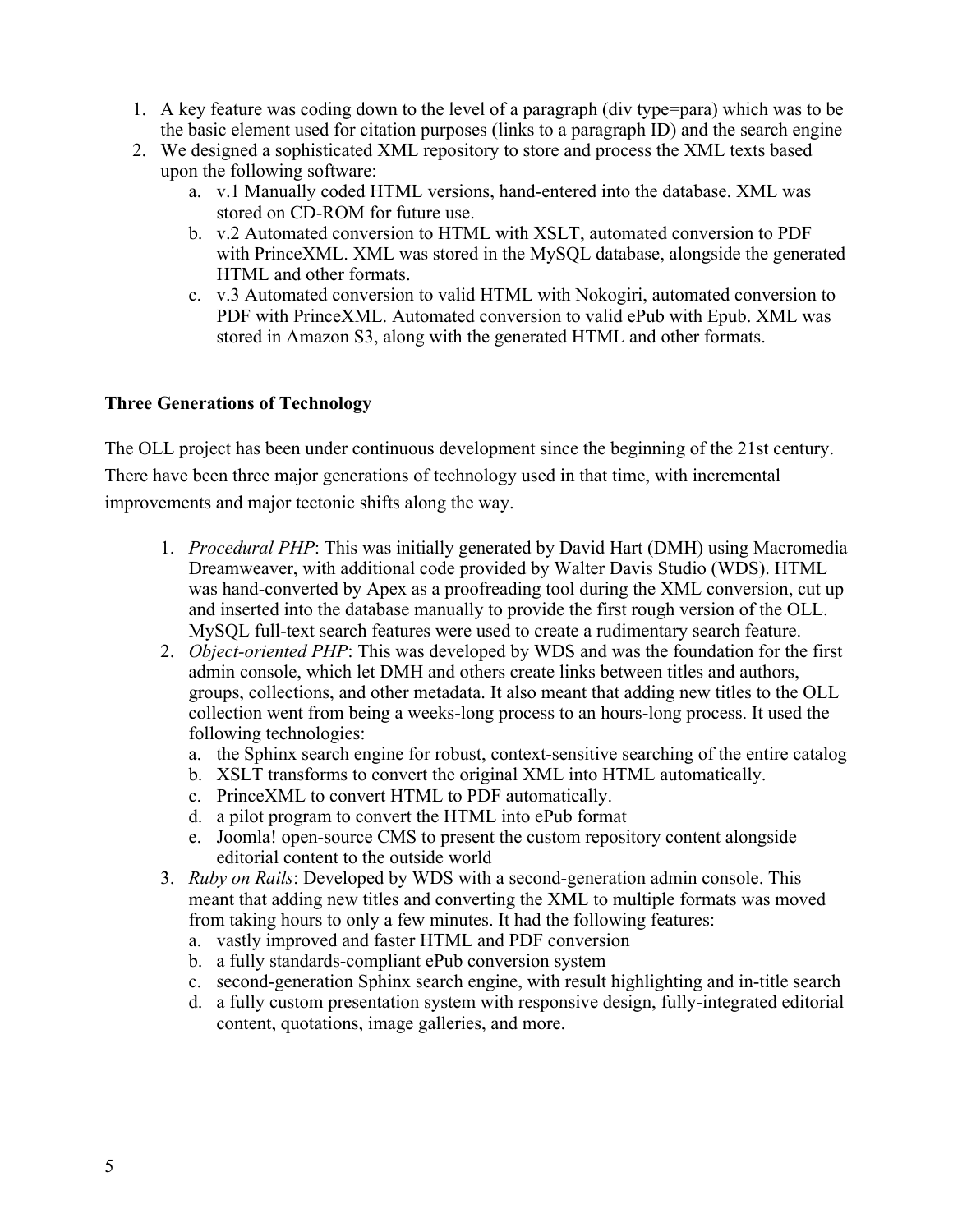### **The Search Engine**

The second and third generation sites used a Sphinx search engine with the following features:

- 1. Display of the entire paragraph where a key word is located
- 2. Filters to provide more precise searches for authors (historical period, school of thought, nationality) and titles (historical period, subject area, topic)
- 3. The third-generation site included in-title and in-author search tools.

### **Additional Formats**

In addition to the XML texts we also needed a robust way to store and deliver other large collections of files:

- 1. *Facsimile (image-based) PDFs* to allow readers to see for themselves what the original texts looked like and to keep us honest (to show that no shortcuts had been taken in coding the texts)
- 2. *E-Books* to take advantage of the emergence of new devices for reading texts we offer the underlying texts in a variety of electronic formats such as ePub, Kindle, and text-based PDF
- 3. *Images* of people, title pages, graphs, and other illustrations a clever system to store, resize, and embed the illustrations in other texts was developed for the editing and admin control panel

#### **Scholarly Metadata and Citation of Texts**

We developed a sophisticated admin panel to edit and display the complex metadata of the texts, authors, and study guides and other essays. All texts online have a variety of ways to be cited in articles or other scholarly works.

#### Metadata:

- 1. Authors are provided with a brief biography and are assigned to "groups" (nationality, school of thought)
- 2. Titles are provided with a brief description and are assigned to "collections" (subjects areas, topics, special collections)
- 3. The main person or title page shows membership in the groups and collections in order to encourage browsing and exploring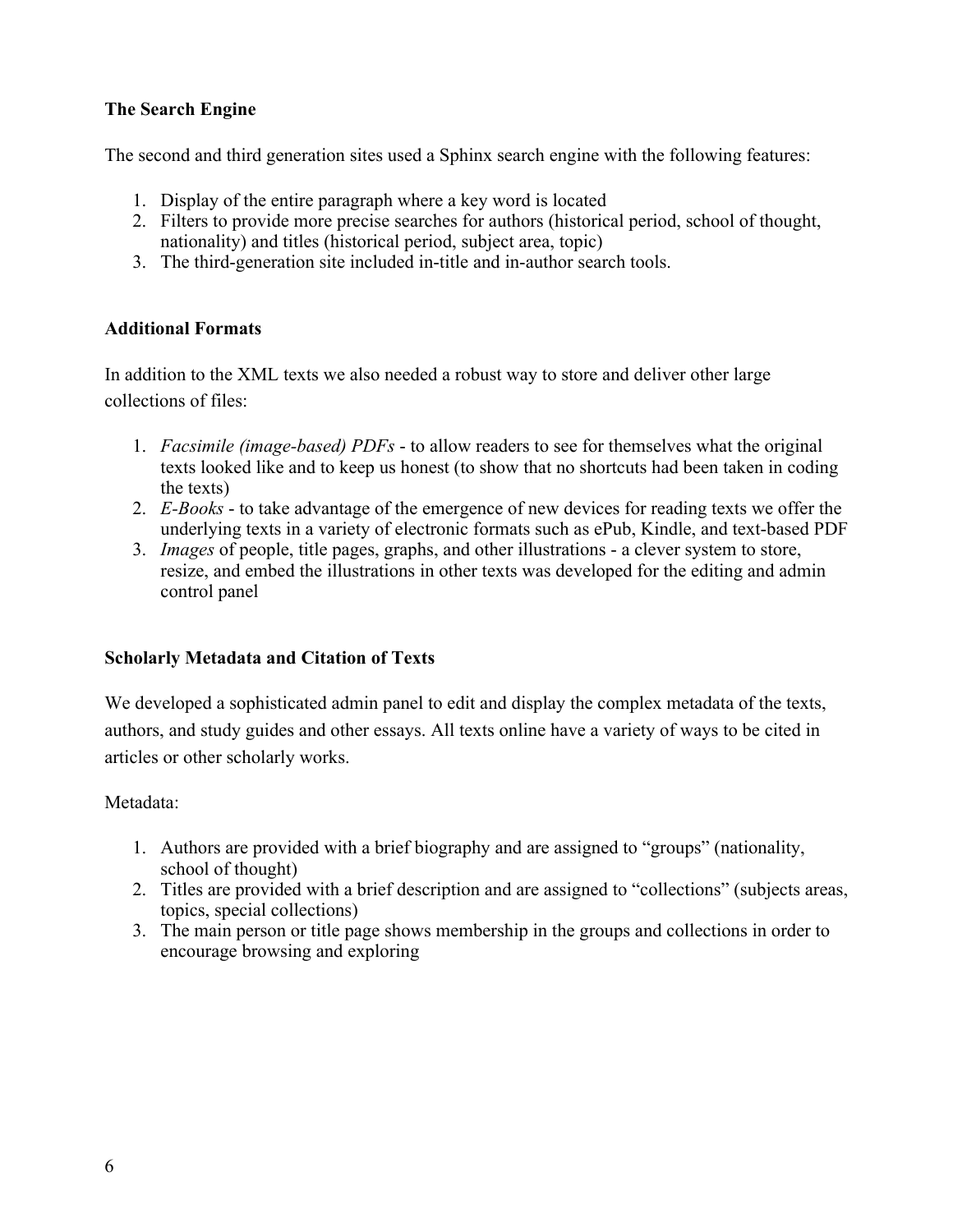#### Citation:

- 1. Titles have automatic scholarly citations, in three different standard formats (MLA, APA, and Turabian).
- 2. Each paragraph in the texts can be cited by scholars with either a simple URL identifier or with full bibliographical information plus URL identifier

### Other Features

- 1. Titles can have their internally linked table of contents automatically generated from the headings in the texts (the default) or can be edited by hand to improve its structure if necessary
- 2. Essays and other guides can be grouped into collections based upon a hierarchical system of index pages and sub-levels for organizational and display purposes
- 3. There are special admin areas for the collection, display, and editing of quotations and images
- 4. Quotations are taken from texts, with brief essays describing their importance and place in history.
- 5. Titles and groups generate automatic RSS feeds with all new additions.

### **Additional Automation**

We have experimented with a number of ways of automating difficult tasks with a single click of a button:

- 1. the generation of the *Portable Library of Liberty* (initially a CD, then a data DVD)
- 2. the generation of ePub versions of the text
- 3. the generation of a text-based PDF directly from the XML (Prince XML)
- 4. the generation of the collected *Quotations about Liberty and Power* in one file
- 5. the Liberty Matters scholarly discussion series converted to individual titles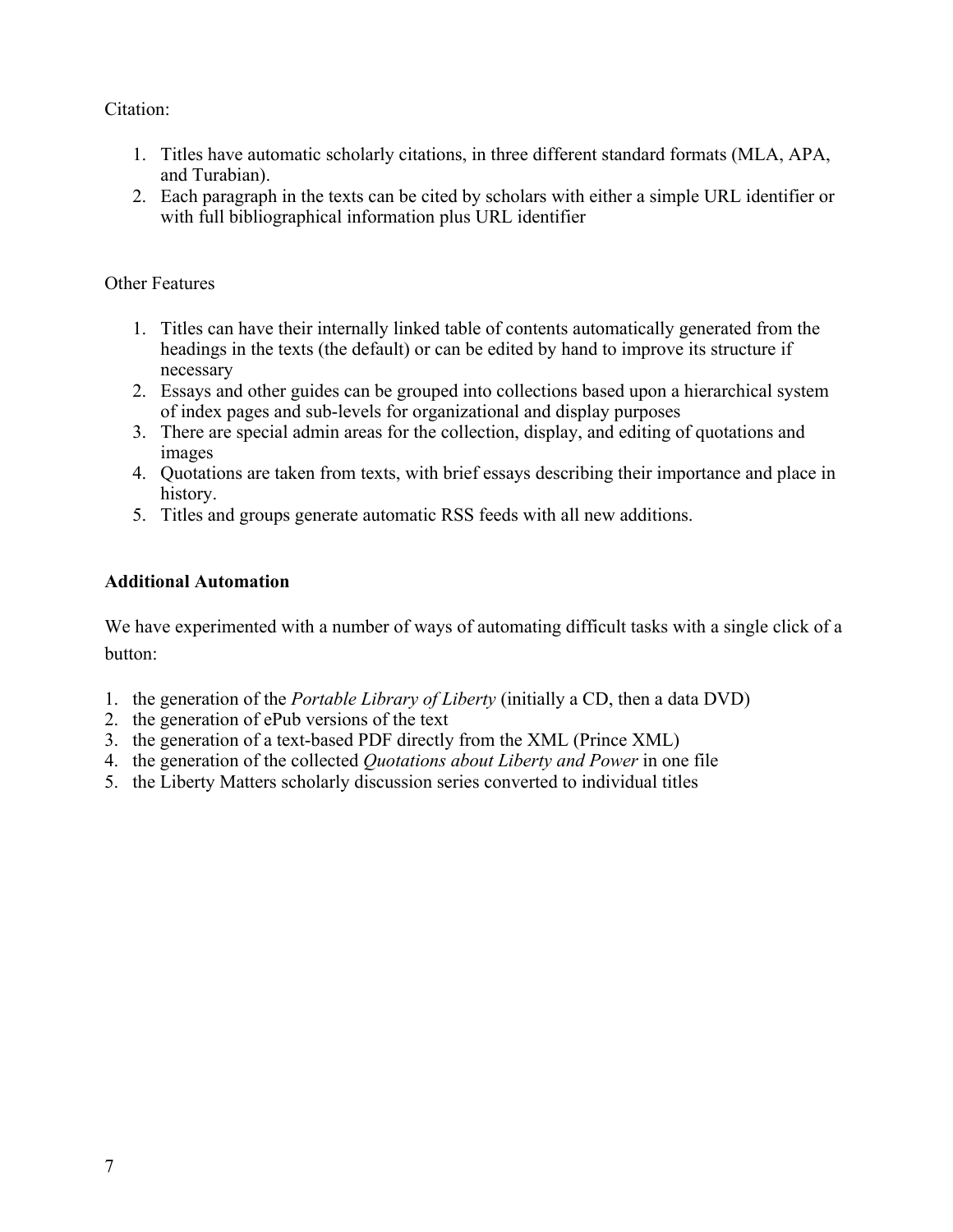# The Portable Library of Liberty DVD

In order to distribute the texts on the OLL website as widely as possible I created in October 2004 the first edition of the Portable Library of Liberty (PLL) with 224 titles which could fit on a single CD. We gave this away free of charge to individuals and groups upon request. With the 7th edition published in September 2013 the PLL contained 1,088 titles in various E-book formats such as text-based PDF, ePub, and Kindle/Mobi; the complete collection of the "Quotes about Liberty and Power"; and the Intellectual Portraits Series of audio interviews. This required the use of a data DVD to accommodate its size of over 2 GB. Over the course of its existence we gave away over 25,000 copies of the PLL. It was quite popular in less developed countries where internet connections were slow or unreliable. After 10 years production of the disk was eventually discontinued as fewer computers were being built with optical drives.

# The Display of Hypertext

I am also interested in the best way to display complex academic texts (with footnotes, glossaries, maps, appendices, and other scholarly apparatus) online. The idea of "hypertext" emerged in the 1980s and I have been experimenting with it ever since. While working on the Bastiat and Molinari translation projects I have developed an experimental way to link all the component parts of the critical apparatus to the main body of the text in way that assists the reader in their exploration. I call these texts "annotated hypertexts." See for example

- The Hypertext Annotated Bastiat <davidmhart.com/liberty/AnnotatedBastiat>
- The Hypertext Annotated Molinari <davidmhart.com/liberty/AnnotatedMolinari>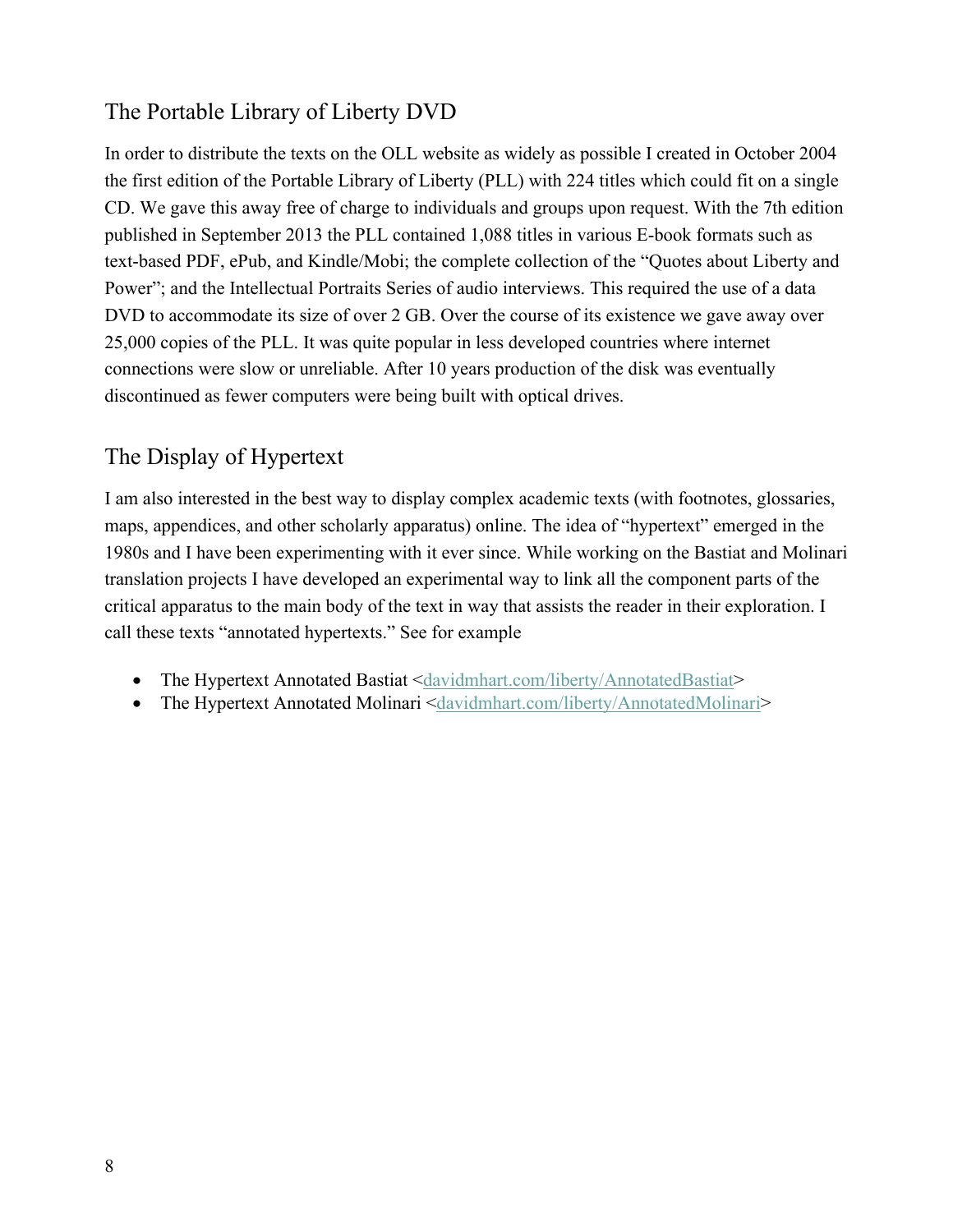# II. The Great Books of Liberty

# The OLL and the Great Books

The original purpose of the OLL Project was to put online Pierre F. Goodrich's list of the "great book of liberty". This was to be one of three pillars which would constitute the OLL, the others being digital versions of books published by LF, and other texts from the classical liberal, free market and American conservative tradition as we determined.

PFG's plan was to pay academics and others to have "conversations" about the great books of liberty in order to explore the broad theoretical ideas which underpinned our understanding of what it was to be a "free and responsible individual," how these ideas evolved over time, and how they might be made relevant to debates taking place today (but without getting directly involved in those political debates). PFG drew up several lists of his idea of "the great books of liberty" which we used in the initial design and construction of the OLL website and the Great Books remained central to its function (until this year).

- see PFG's original concept for great books in "The Goodrich Seminar Room" at Wabash College <https://oll.libertyfund.org/pages/goodrich-seminar-room> and
- a new version of "The Great Books of Liberty" <https://oll.libertyfund.org/pages/greatbooks>

The strategy behind the "Great Books of Liberty" program was partly declaratory, that we were staking out some intellectual territory that was "ours" (these are our people and these are our ideas); partly educational, that we were presenting an intellectual lineage that was longstanding and worthy of study; and partly seductive, that we were enticing scholars and other readers to explore our collection by showing connections between authors and texts that may not have been aware of.

In the 15 years during which the OLL was online and under my directorship I put online over 1,700 texts (over 100 titles per annum) by nearly 500 different authors, and over 1,300 essays and guides to the material.

We won 4 major awards for excellence

- 1. The National Endowment for the Humanities (U.S.) <https://oll.libertyfund.org/pages/nehaward>
- 2. The Library of Congress Web Archive Minerva (U.S.) <https://oll.libertyfund.org/pages/library-of-congress-web-archive-minerva>
- 3. The Arts and Humanities Research Council (U.K.) <https://oll.libertyfund.org/pages/ahrcaward>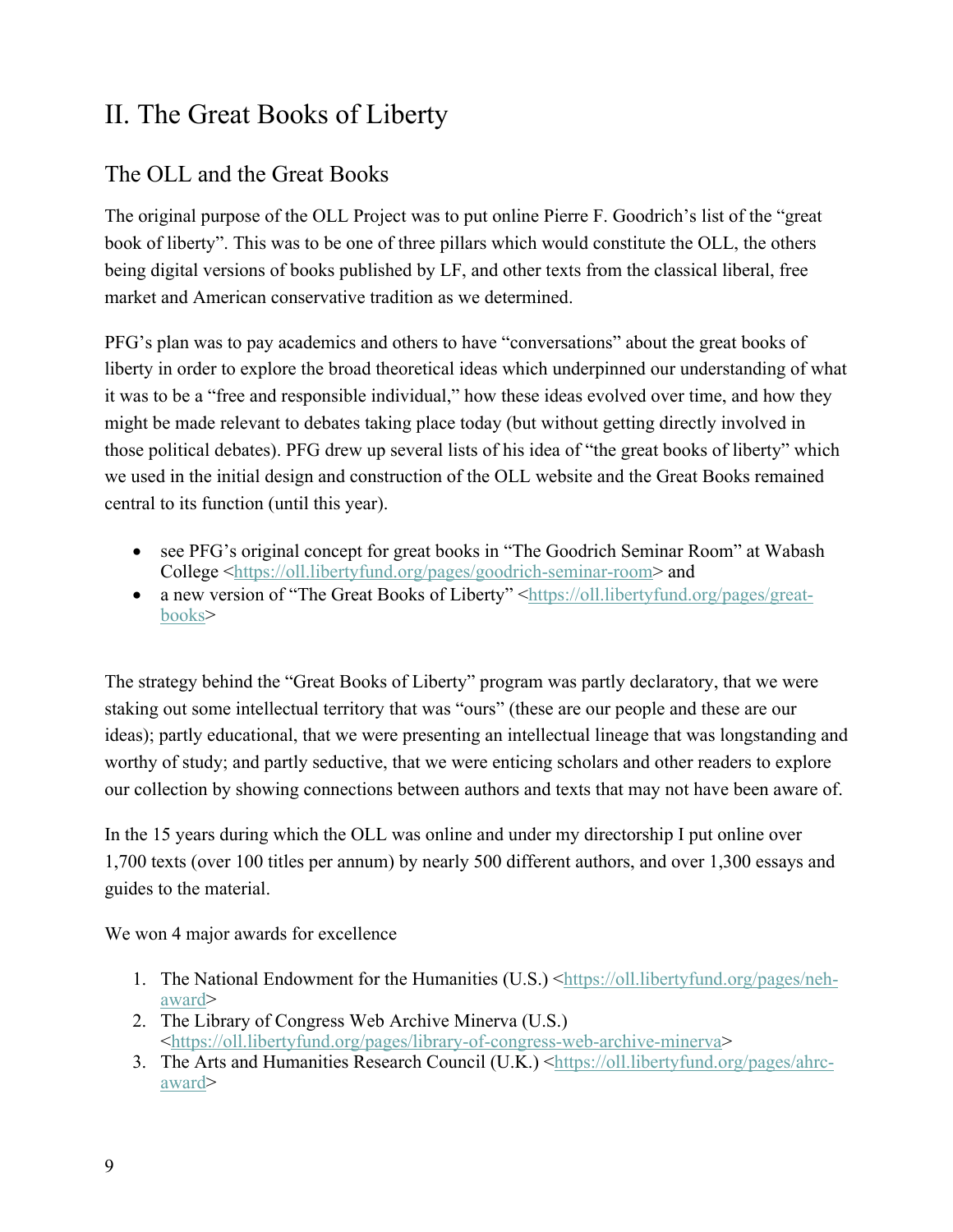4. The International Political Science Association (UNESCO, Italy) <http://ipsaportal.unina.it/?p=241>

As of July 2019 there were

- 1,778 titles organized in 12 Subject Areas (Art, Economics (500 titles), History (312), Law (136), Literature, Music, Philosophy (178), Political Theory (671), Religion, Science, Sociology, War and Peace), 20 Topics, 13 Debates, 18 Major Collections, and 270 online versions of LF books
- by 489 authors organized by Historical Period and in 29 Schools of Thought
- 1,318 essays and study guides (in 23 categories), including
- 64 "illustrated essays" in *Images of Liberty and Power*
- 92 items in the *OLL Reader* with another 173 items in the additional expanded sections
- 100+ Key Documents of Liberty
- 40 *Liberty Matters* online discussions
- 601 *Quotations about Liberty and Power* (with an accompanying mini-essay)

# Provocative Pairings of the Great Books

I have worked for many years with the main professional association of teachers of the great books in colleges, the Association of Core Texts and Courses. I have also been developing resources on "the great books of liberty" on the OLL with things like a syllabus of "provocative pairings" of 20 great books to show how arguments over individual liberty and state power have been ongoing within western civilisation for centuries and are still not over.

- See "The Great Books of Liberty" <https://oll.libertyfund.org/pages/great-books> and "Some Provocative Pairings of Texts about Liberty and Power" <https://oll.libertyfund.org/pages/pairings>"
- and a paper on this way of looking at the "western tradition": "The Conflicted Western Tradition: Some Provocative Pairings of Texts about Liberty and Power. Or, 'Logos libertas est'" - a paper give at the Association of Core Texts and Courses annual conference, April 2019, Santa Fe, NM. <davidmhart.com/liberty/Papers/ProvocativePairings/index.html>

The following are examples of such "provocative pairings" of texts designed to stimulate discussion:

- 1. Machiavelli, *The Prince* (1513) vs. Desiderius Erasmus, *The Education of a Christian Prince* (1515)
- 2. Thomas Hobbes, *Leviathan* (1651) vs. James Harrington, *The Commonwealth of Oceana* (1656)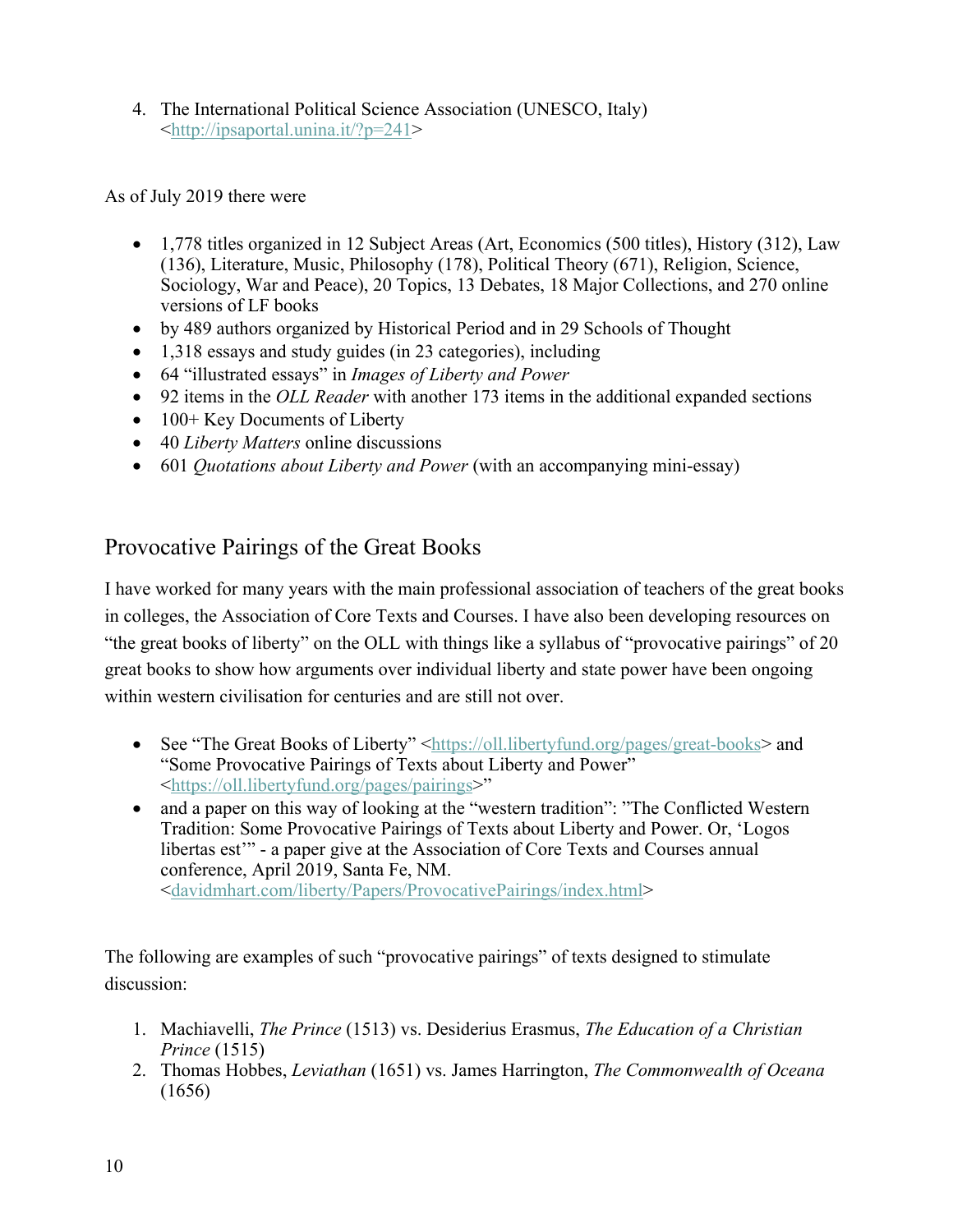- 3. Sir Robert Filmer, Patriarcha, or the Natural Power of Kings (1680) vs. John Locke, The Two Treatises of Civil Government (1689)
- 4. Montesquieu, Spirit of Laws (1748) vs. Destutt de Tracy, A Commentary and Review of Montesquieu's 'Spirit of Laws' (1806)
- 5. Adam Smith, The Theory of Moral Sentiments (1759) vs J.-J. Rousseau, Discourse on the Origin and Basis of Inequality Among Men (1754) and The Social Contract (1762)
- 6. Beccaria, An Essay on Crimes and Punishments (1764) vs. Bentham, Panopticon, or the Inspection-House (1787)
- 7. Adam Smith, The Wealth of Nations (1776) vs. Thomas Mun, England's Treasure by Forraign Trade; or, the Ballance of our Forraign Trade is the Rule of our Treasure (1644)
- 8. Edmund Burke, Reflections on the French Revolution (1790) vs. Thomas Paine, Rights of Man (1791)
- 9. Thomas Malthus, *An Essay on Population* (1798, 1826) vs. William Godwin, *Of Population* (1820)
- 10. Friedrich List, *Das National System der politischen Oekonomie* (The National System of Political Economy) (1841) vs. Frédéric Bastiat, *Sophismes Économiques* (Economic Sophisms) (1846, 1848)
- 11. Karl Marx, *The Communist Manifesto* (1848) vs. Frédéric Bastiat, *The State* (1848)
- 12. John Stuart Mill, *On Liberty* (1859) vs. James Fitzjames Stephen, *Liberty, Equality, Fraternity* (1874)
- 13. Karl Marx, *Das Kapital vol. 1* (1867) vs. Frédéric Bastiat, *Economic Harmonies* (1851) or John Stuart Mill, *Principles of Political Economy* (1848)
- 14. John Stuart Mill, *Utilitarianism* (1861) vs. Herbert Spencer, *Social Statics* (1851) or *The Principles of Ethics* (1879)
- 15. George Bernard Shaw, Fabian Essays in Socialism (1889) vs. Thomas Mackay, A Plea for Liberty: An Argument against Socialism and Socialistic Legislation (1891)
- 16. Edward Bellamy, Looking Backward: 2000–1887 (1888) vs. Eugen Richter, Pictures of the Socialist Future (1893)
- 17. Lenin, *The State and Revolution* (Aug.-Sept. 1917) vs. Ludwig von Mises, "Economic Calculation in the Socialist Commonwealth" (1920) and *Socialism* (1922)
- 18. Ludwig von Mises, Nation, State, and Economy (1919) vs. Carl Schmitt, Dictatorship (1921), Political Theology (1922), and The Crisis of Parliamentary Democracy (1923)
- 19. *The Beveridge Report* (Social Insurance and Allied Services) (1942) vs. Friedrich Hayek, *The Road to Serfdom* (1944)

### Liberty Matters and the Great Books

One of the main purposes of the Liberty Matters online discussion forum (which began in 2013 and has held 43 discussions) was to invite scholars to talk about some of the great books (and authors) of liberty which we had online, and to provide an opportunity for readers to explore these authors and texts in greater detail. <http://oll.libertyfund.org/pages/liberty-matters>.

One of my great frustrations while at LF was that I could not persuade the powers that be to put online our own editions of some of the great books of liberty, which would be "enhanced" in various ways with scholarly introductions and other educational aids. I developed a handful of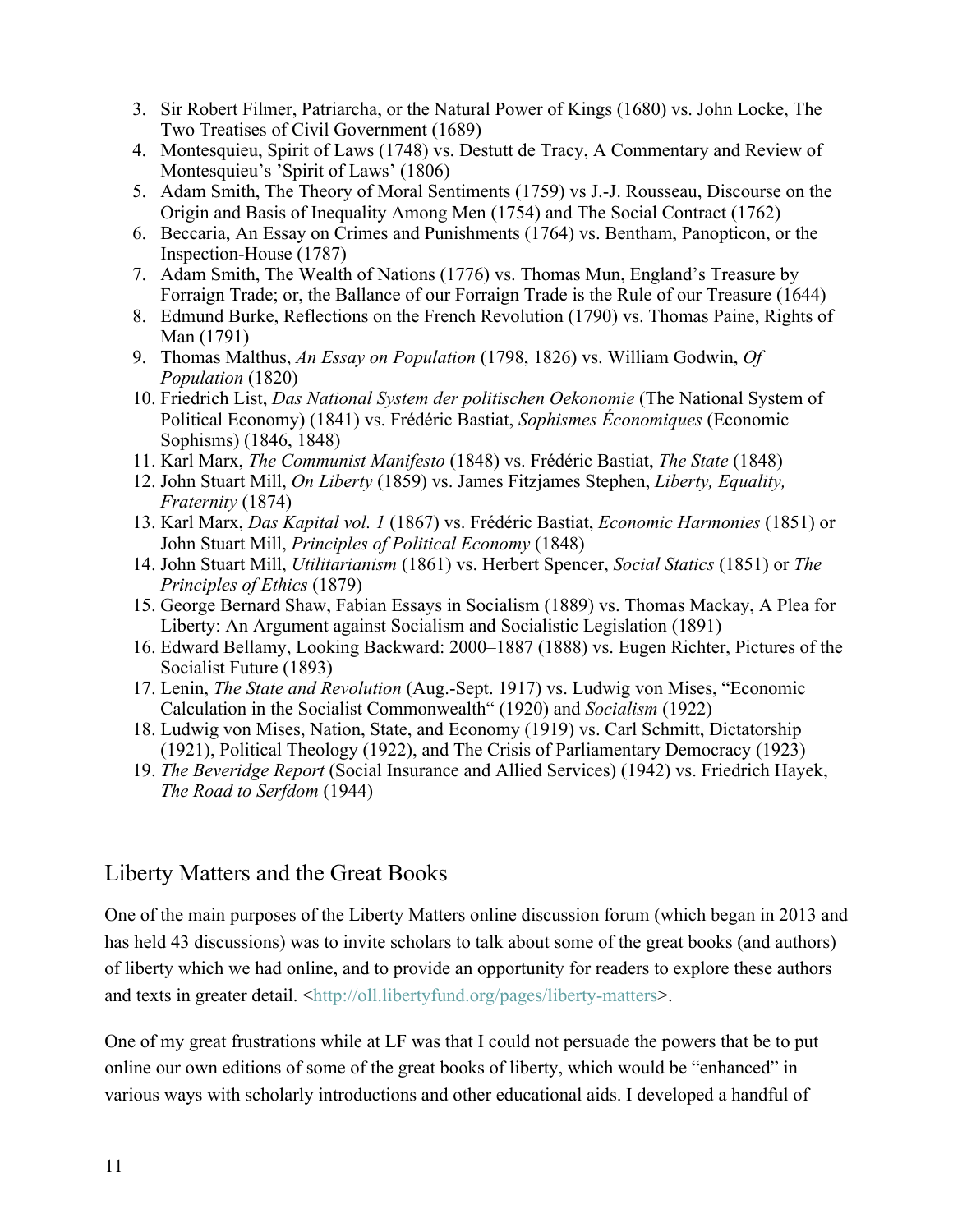examples but did not have the time or the resources to take the project any further. The "enhancements" include, in addition to the text, supplementary material such as essays, chronologies, study guides, and "Liberty Matters" online discussion forums on the author. Some editions are bi-lingual editions which include the text in its original language and an English translation. I had plans to do this for 20 or so key works. See the following experimental editions to get an idea of what I had in mind <http://oll.libertyfund.org/titles/editor-classics-of-liberty-theenhanced-editions>:

- 1. Hugo Grotius, *The Rights of War and Peace* (1625) <http://oll.libertyfund.org/pages/grotius-war-peace>
- 2. John Locke, *Two Treatises of Government* (1689) <http://oll.libertyfund.org/pages/johnlocke-two-treatises-1689>
- 3. Wilhelm von Humboldt, *The Sphere and Duties of Government* (1854) <http://oll.libertyfund.org/pages/humboldt-government>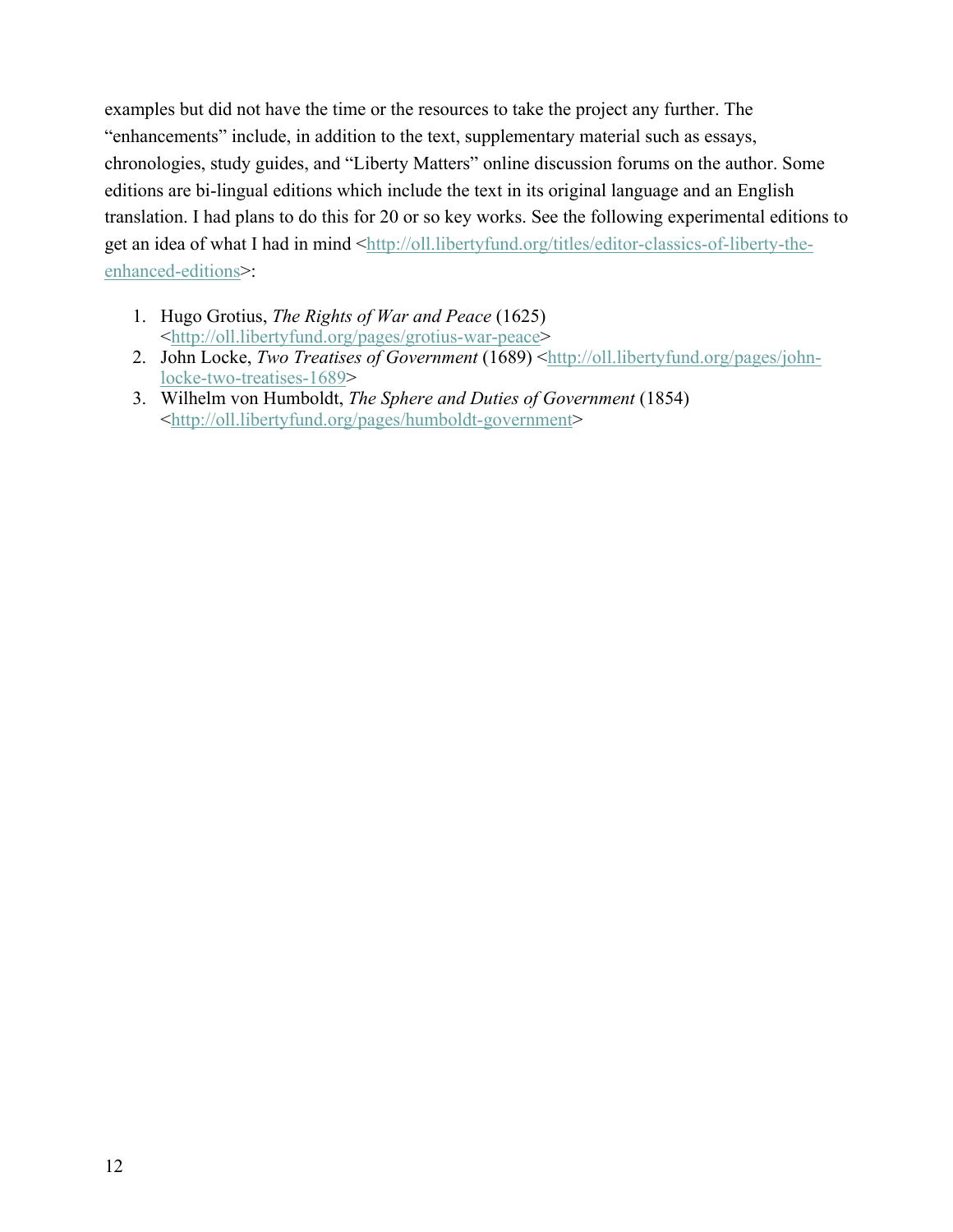# III. Teaching and Lecturing about the Classical Liberal Tradition

I taught at the University of Adelaide for 15 years, won the University teaching prize, and have lectured widely in the U.S. promoting the OLL website over the past 18 years.

At the University of Adelaide (1986-2001) I managed a large (300 plus students) first year introductory course on Modern European history, taught several upper division courses on European and intellectual history ("Liberal Europe," "Responses to War", and "Film and History"), and an Honors course on "The Enlightenment." I also won the University Teaching Prize for my efforts.

I speak regularly to groups about the history of ideas and the classical liberal tradition, such as the Cato Institute, the Ludwig von Mises Institute, the Institute for Humane Studies, the Center for the Philosophy of Freedom at the University of Arizona, the Free Market Institute at Texas Tech University, the Association of Private Enterprise Education, and the Philadelphia Society, in the U.S.; the Institute of Economics Affairs, in London; the Institute for Liberal Studies, in Canada; and the Centre for Independent Studies and the Mannkal Economic Education Foundation in Australia.

Some examples of talks and seminars I have given to various groups:

- " How to kill the Marxist zombie once and for all: or, how you can learn to stop worrying about S&M on campus" YAL Conference, Washington D.C. 26 July, 2018 <davidmhart.com/liberty/Lectures/2018/ZombieMarxism/index.html>
- "Bastiat: the 'Unseen' Radical". The Henry Hazlitt Memorial Lecture, Austrian Economics Research Conference, Mises Institute (March 2017) <davidmhart.com/liberty/Papers/Bastiat/UnseenRadical/index.html>
- "On teaching economics as "a Way of Thinking" by telling your students good stories". Talk given in Tucson, AZ (Aug. 2017) <davidmhart.com/liberty/Papers/TeachingEconomics/DMH-Talk.html>
- "Competing Visions of the Future: Socialist and Classical Liberal." A paper given to the Institute for Humane Studies, Advanced Studies Summer Seminar, Bryn Mawr College, PA (June 2015). <davidmhart.com/liberty/Lectures/2015/IHS/4- VisionsFuture/Lecture/Lecture4-VisionsFuture.html>
- "Unfortunately, hardly anyone listens to the Economists': The Battle against Socialism by the French Economists in the 1840s". Paper given to the Centre for Independent Studies, Sydney, 8 July 2014. <davidmhart.com/liberty/Lectures/2014/CIS-July/index.html>
- "Frédéric Bastiat (1801-1850): Campaigner for Free Trade, Political Economist, & Politician in a Time of Revolution". The David S. Saurman Provocative Lecture Series, Dept. of Economics, San Jose State University. <davidmhart.com/liberty/Lectures/Bastiat/BastiatTalks.html#sjsu>.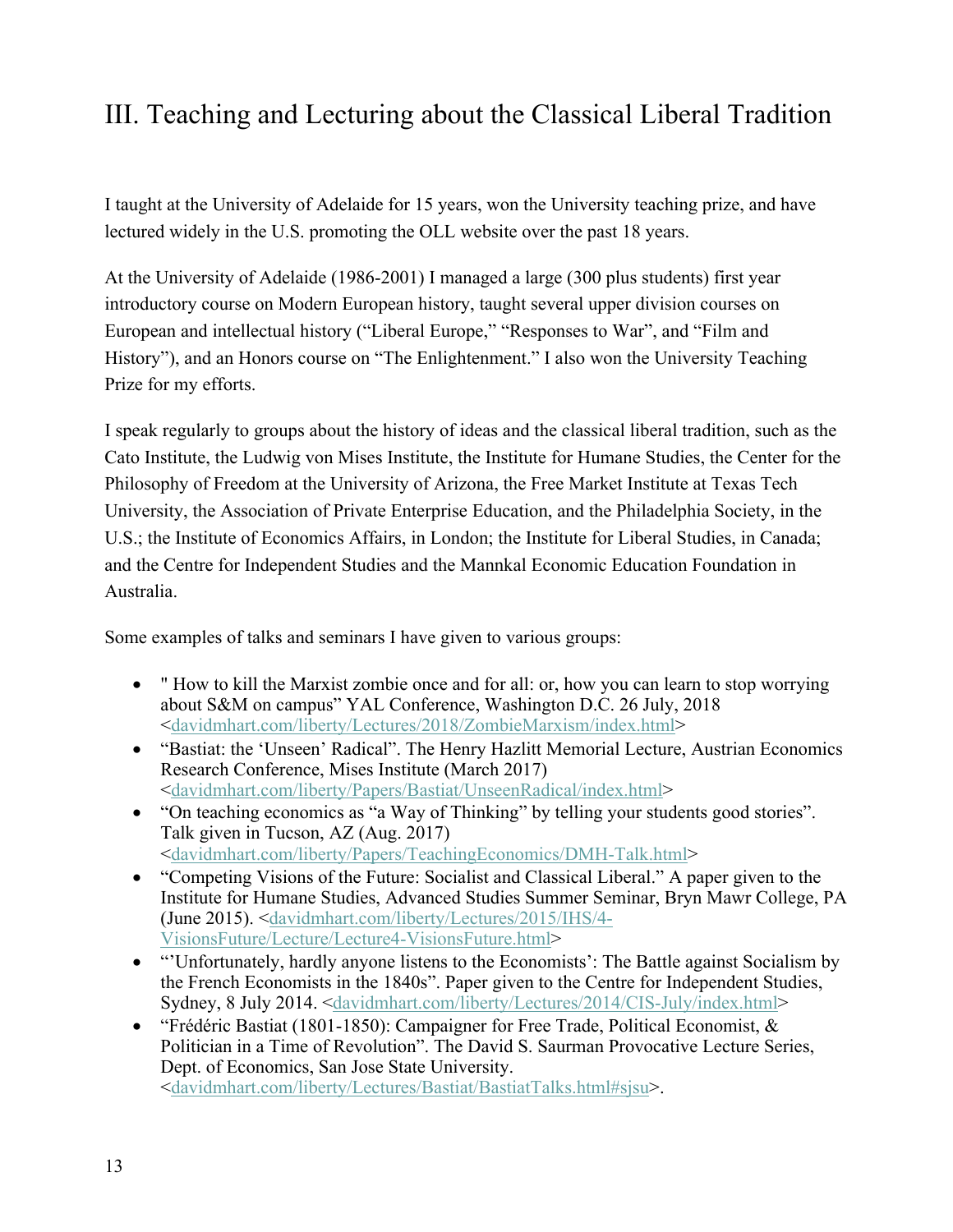# IV. Scholarly work on the history of the Classical Liberal and Libertarian traditions

My research interests include the history of classical liberal thought (with a focus on the 17th century English Levellers, 19th century French liberals, and American radical individualists), the history of economic thought, classical liberal class analysis, and the history of war and film. I have presented papers at meetings of the Libertarian Scholars Conference, the Ostrom Workshop at Indiana University, the Southern Economic Association, the American Philosophical Society, and the History of Economic Thought Society of Australia.

In addition to the material on the OLL website I have an extensive collection of texts and essays on my personal website  $\frac{\text{http://davidmhart.com/liberty/}}{\text{http://davidmhart.com/liberty/}}$ . Here is a list of some of the things I have done in this area:

- 1. The History of the Classical Liberal Tradition
- 2. Opposition to Socialism
- 3. The Art of Politics and the Politics of Art
- 4. The History and Theory of Strategies to achieve a free society
- 5. Classical Liberal Class Analysis

# The History of the Classical Liberal Tradition

I have lectured on and written a survey of the classical liberal tradition, assembled introductory collections of classical liberal writings in the form of an anthology and a large collection of quotations, written essays on "images of liberty and power," and edited and written on a number of important but neglected classical liberals such as James Mill, Lysander Spooner, Gustave de Molinari, and the Levellers. And then of course there is my extensive work on Bastiat, Molinari, and the Paris School of Political Economy.

See also my entries on French liberals to *The Encyclopedia of Libertarianism.* Editor-in-Chief Ronald Hamowy. Assistant Editors Jason Kuznicki and Aaron Steelman. Consulting Editor Deirdre McCloskey. Founding and Consulting Editor Jeffrey D. Schultz. (Los Angeles: Sage, 2008. A Project of the Cato Institute). Online at <https://www.libertarianism.org/encyclopedia>.

- Comte, Charles (1782-1837), pp. 86-87.
- Condorcet, Marquis de (1743-1794), pp. 87-88.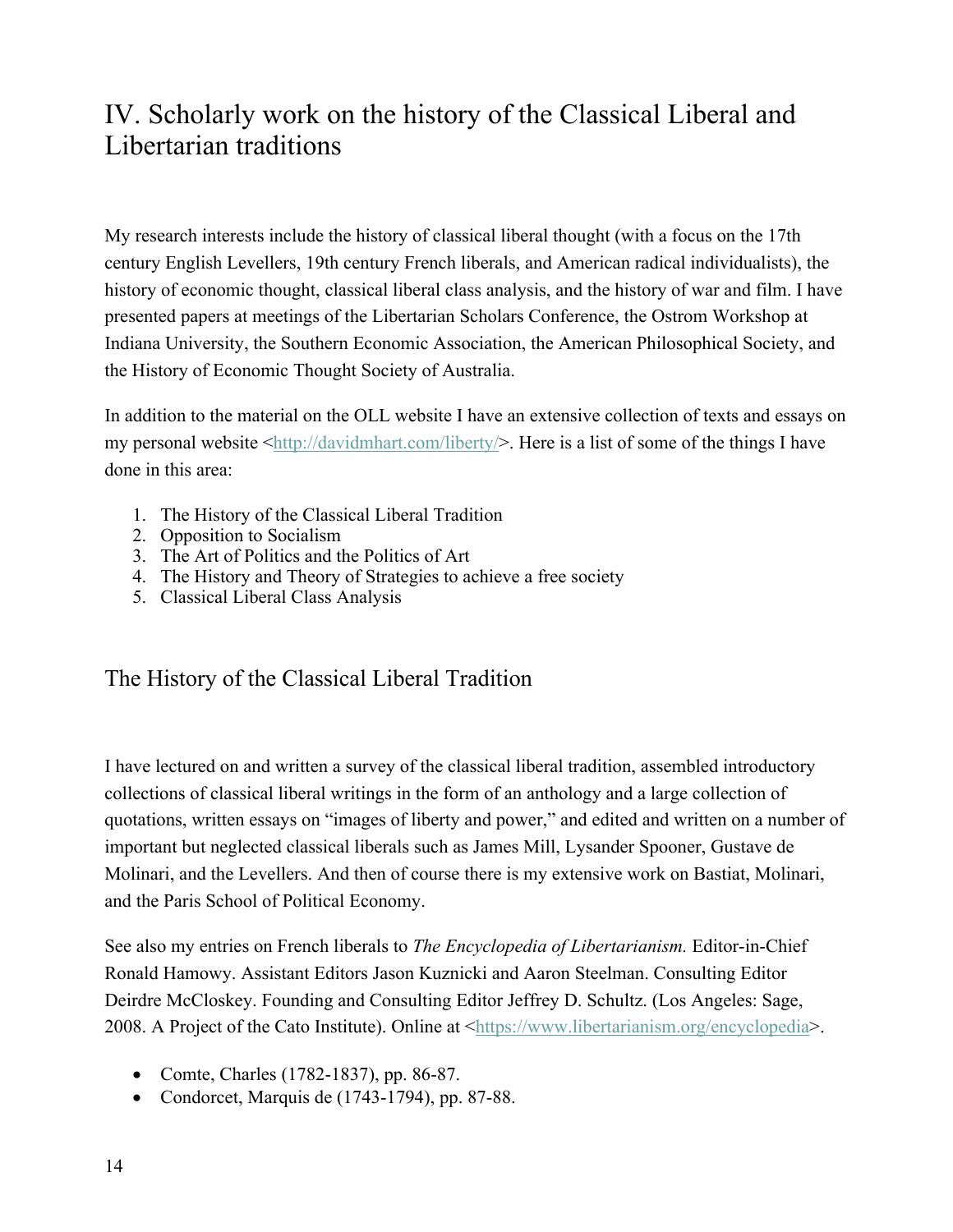- Constant, Benjamin (1767-1830), pp. 97-98.
- Dunoyer, Charles (1786-1862), pp. 129-30.
- French Revolution, pp. 191-94.
- Molinari, Gustave de (1819-1912), pp. 336-37.
- Say, Jean-Baptiste (1767-1832), pp. 449-50.
- Tracy, Destutt de (1754-1836), pp. 509-10.
- Turgot, Anne-Robert-Jacques (1727-1781), pp. 515-16.

### *A Survey of the History of Classical Liberalism / Libertarianism*

I have written guides and given lectures on the key concepts of liberty and the main historical movements in the development of the classical liberal tradition (both ideas and institutions).

• see "The Classical Liberal Tradition - A History of Ideas and Movements over 400 Years" which began as lectures given to the Institute for Humane Studies, Advanced Studies Summer Seminar, Bryn Mawr College, PA (June 2015), and which have evolved over the years: <davidmhart.com/liberty/Lectures/2015/IHS/1-2-HistoryCL/Lecture/Lecture1- 12KeyConcepts.html> and

<http://davidmhart.com/liberty/ClassicalLiberalism/HistoryCL.html>

- o Part 1: What Classical Liberals were FOR and what they were AGAINST <davidmhart.com/liberty/ClassicalLiberalism/HistoryCL.html>
- o Part 2: Ideological Movements and Key Political Events <davidmhart.com/liberty/ClassicalLiberalism/HistoryCL2.html>
- o Part 3: Quotations about Liberty and Power <davidmhart.com/liberty/ClassicalLiberalism/HistoryCL3.html>
- and a "concept map" of the key ides of classical liberalism and their interrelation ship <davidmhart.com/liberty/ClassicalLiberalism/KeyIdeasCL-mapApril2015.jpg>

# *Introductions to the Key Classical Liberal Texts*

I have compiled a reader of key texts (160 items) and a collection of important quotes about liberty and power (600), both organized by theme. These are very useful introductions to the breadth and depth of the classical liberal tradition. Each quote comes with a brief essay on why the quote is important and the historical context in which it was written. I had hoped to have these collections published in book form but could never get LF interested in doing this.

- *The OLL Reader* an anthology of some of the best material in the OLL collection; there are 90 items in the main collection covering 12 topics providing an overview of classical liberal and free market thinking <http://oll.libertyfund.org/pages/oll-reader> with another 160 items in additional expanded sections
- *Quotations about Liberty and Power*: 600 quotations with brief bios and analyses of their significance; organised by 30 topics <http://oll.libertyfund.org/quotes>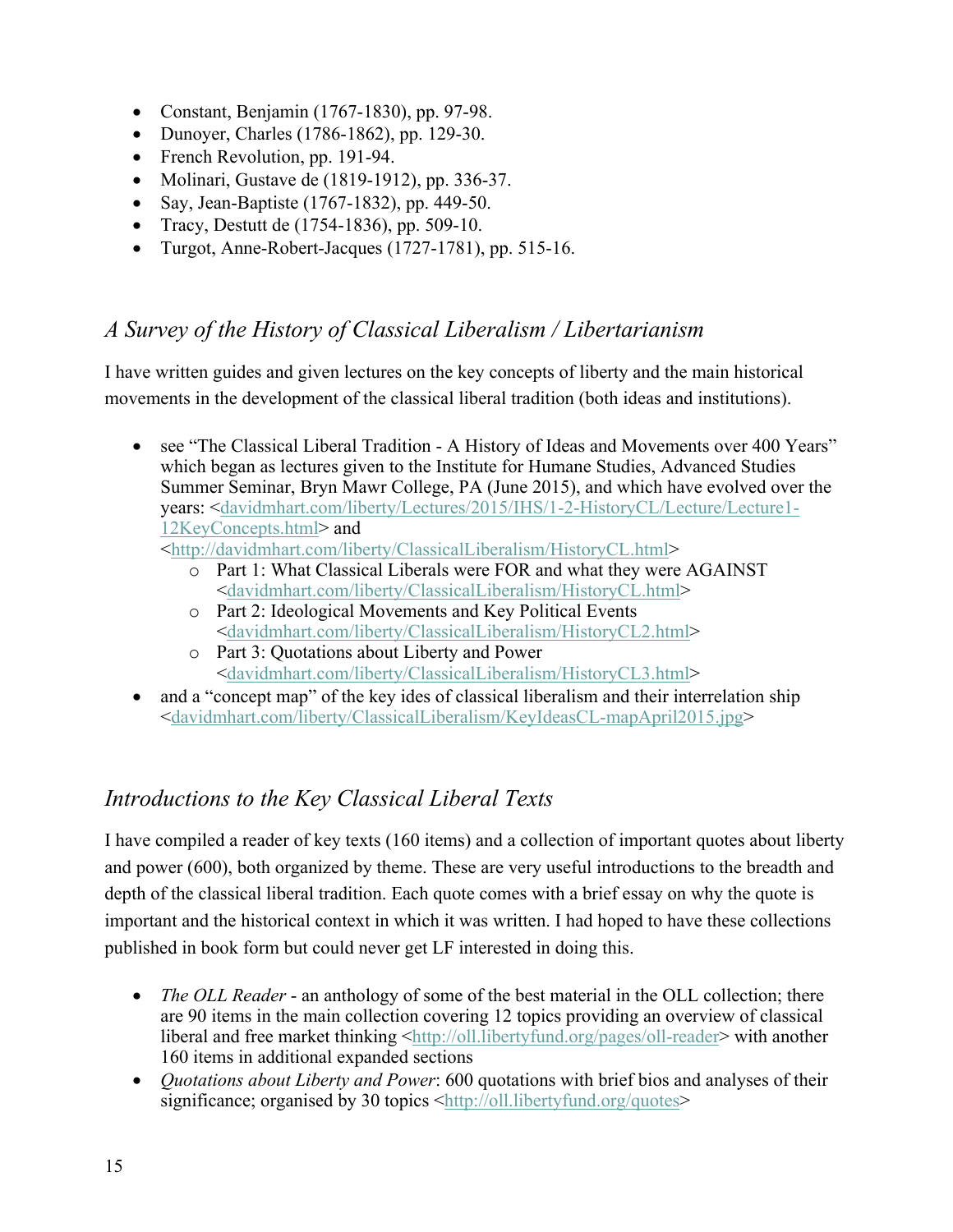See also the following:

- *Key Documents of Liberty*: over 100 legal documents from the Code of Hammurabi to the early 19th century <http://oll.libertyfund.org/pages/key-documents>; and
- a *Pocket Guide to Political and Civic Rights (1215-1830)* <http://oll.libertyfund.org/pages/pocket-guide-to-political-and-civic-rights>

# Rediscovering forgotten or neglected Classical Liberals

I have assembled more complete collections of the work of important but neglected classical liberal thinkers and organized scholarly discussions of their work for the Liberty Matters online discussion forum. This includes the work of the following:

- James Mill: *The Political Writings of James Mill: Essays and Reviews on Politics and Society, 1815-1836* (2013) <http://oll.libertyfund.org/titles/2520>
- Liberty Matters discussion: Sandra Peart, "James Mill on Liberty and Governance" (September 2014) <https://oll.libertyfund.org/pages/lm-mill>
- *The Works of Jeremy Bentham, published under the Superintendence of his Executor, John Bowring* (1838-1843). 11 vols. <https://oll.libertyfund.org/titles/1920>
- Lysander Spooner: *The Works of Lysander Spooner (1808-1887),* 5 vols. (2008-10) <http://oll.libertyfund.org/pages/works-of-spooner>
- Liberty Matters discussion: Randy E. Barnett, "The Significance of Lysander Spooner" (Jan. 2016) <https://oll.libertyfund.org/pages/lm-spooner>
- Thomas Gordon and John Trenchard: Thomas Gordon, *Political Discourses on Tacitus and Sallust: Tyranny, Empire, War, and Corruption (1728-1744)* (2013) <http://oll.libertyfund.org/titles/2556>
- Liberty Matters discussion: David Womersley, "John Trenchard and the Opposition to Standing Armies" (September 2016) <https://oll.libertyfund.org/pages/lm-trenchard>
- The Levellers: *The Leveller Tracts Project: Tracts on Liberty by the Levellers and their Critics (1638-1660), 7 vols.* (2014-18), with over 300 tracts by the Levellers (both the better down ones like Overton, Lilburne, and Walwyn, along with many other lesser known ones) and their critics (both Parliamentary and royalist). <http://oll.libertyfund.org/pages/leveller-tracts-summary>. This project has led to some essays and thematic anthologies:
- an essay on "The Art of the Levellers" which shows the use of images and graphic type fonts to help make their political arguments  $\frac{\text{http://oll.libertyfund.org/page/art-of-}}{\text{http://oll.libertyfund.org/page/art-of-}}$ levellers>
- two Anthologies of Leveller writings:
- the Leveller's "Agreements of the People" were proto-constitutional documents which had an impact on American colonial thinking: *Agreements of the People, Petitions,*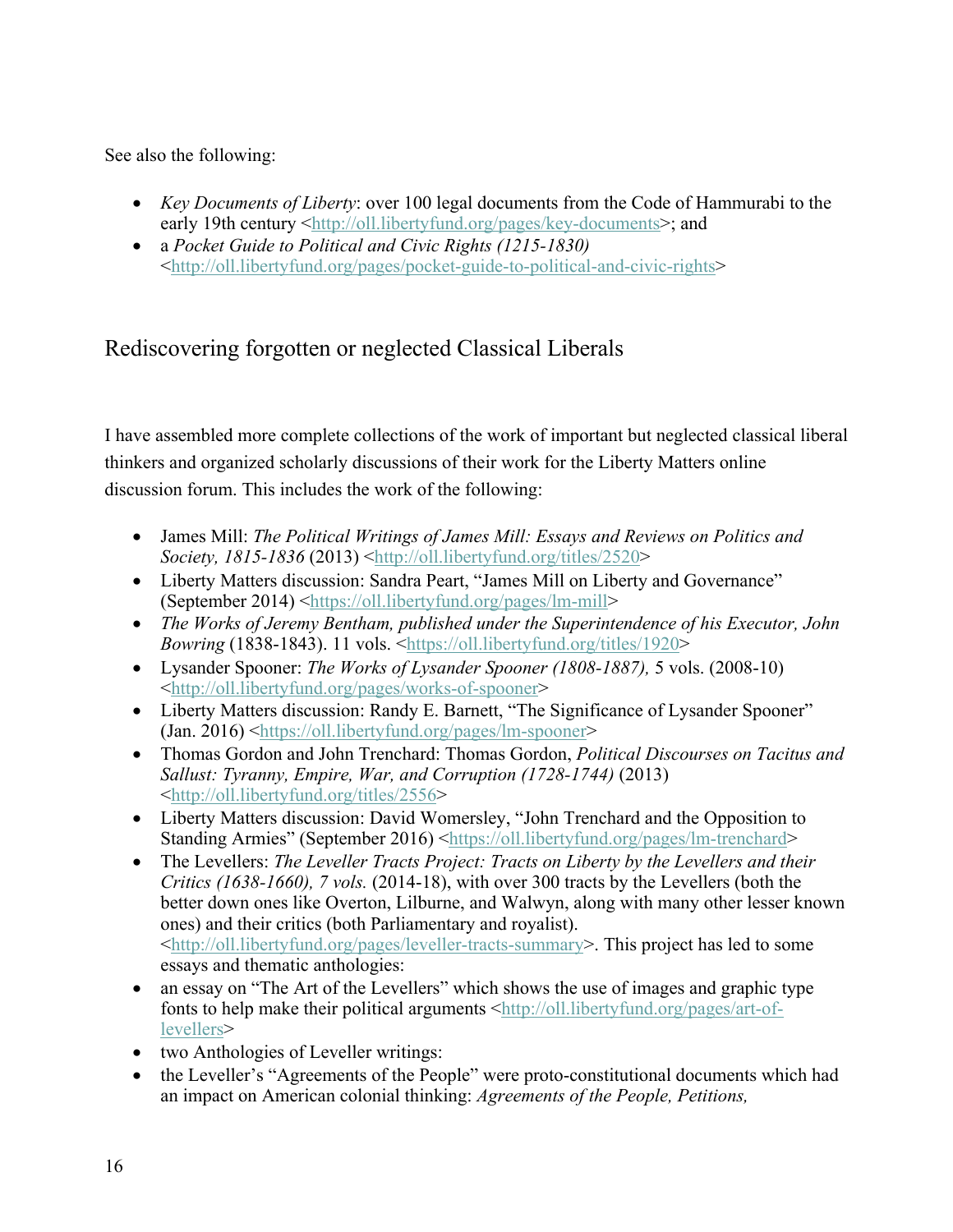*Remonstrances, and Declarations (1646-1659)* <http://oll.libertyfund.org/pages/levelleranthology-agreements> and

- *The Levellers and the Origins of Anglo-American Constitutionalism* <http://oll.libertyfund.org/pages/leveller-conference1>
- I have plans for additional anthologies of Leveller writings on the following topics:
- on economic matters: taxes, tythes, free trade, monopolies. IUt is not well known how many Levellers defended the idea of free trade and non-intervention in the economy. Marxist historians consistently ignore this aspect of Leveller thought
- militias, standing armies, free-quartering: the impact of Leveller thinking on militias and their opposition to standing armies, especially in late 17th and 18th century American colonial thought on this matter
- religious toleration and their influence on American colonial thought and practice
- legal theory and practice: Magna Carta, Petition of Right, the rights of "free-born" Englishmen

Other important and often neglected classical liberals which we discussed can be found in the full list of Liberty Matters discussions <https://oll.libertyfund.org/pages/liberty-matters>. In particular I have organized discussions of Frederick Douglass, Denis Diderot, Wilfredo Pareto, Germaine Necker (Stäel), William Graham Sumner.

# Promoting the Austrian and Public Choice Schools of Economic Thought

A major purpose of the Liberty Matters online discussion forum was to promote the large number of important free market economists from the Austrian and Public Choice schools (along with other important figures) many of whose works LF publishes in book form. Each of these discussions is between 50-70 pages in length and contains an extensive bibliography to encourage further reading and research. I organised discussions of the following theorists:

- Austrian school: Böhm-Bawerk, Ludwig von Mises, Friedrich Hayek, Israel M. Kirzner, Ludwig Lachmann, Frank Fetter
- Public Choice: James Buchanan, Gordon Tullock
- Others: John Stuart Mill, Arthur Seldon, Anthony de Jasay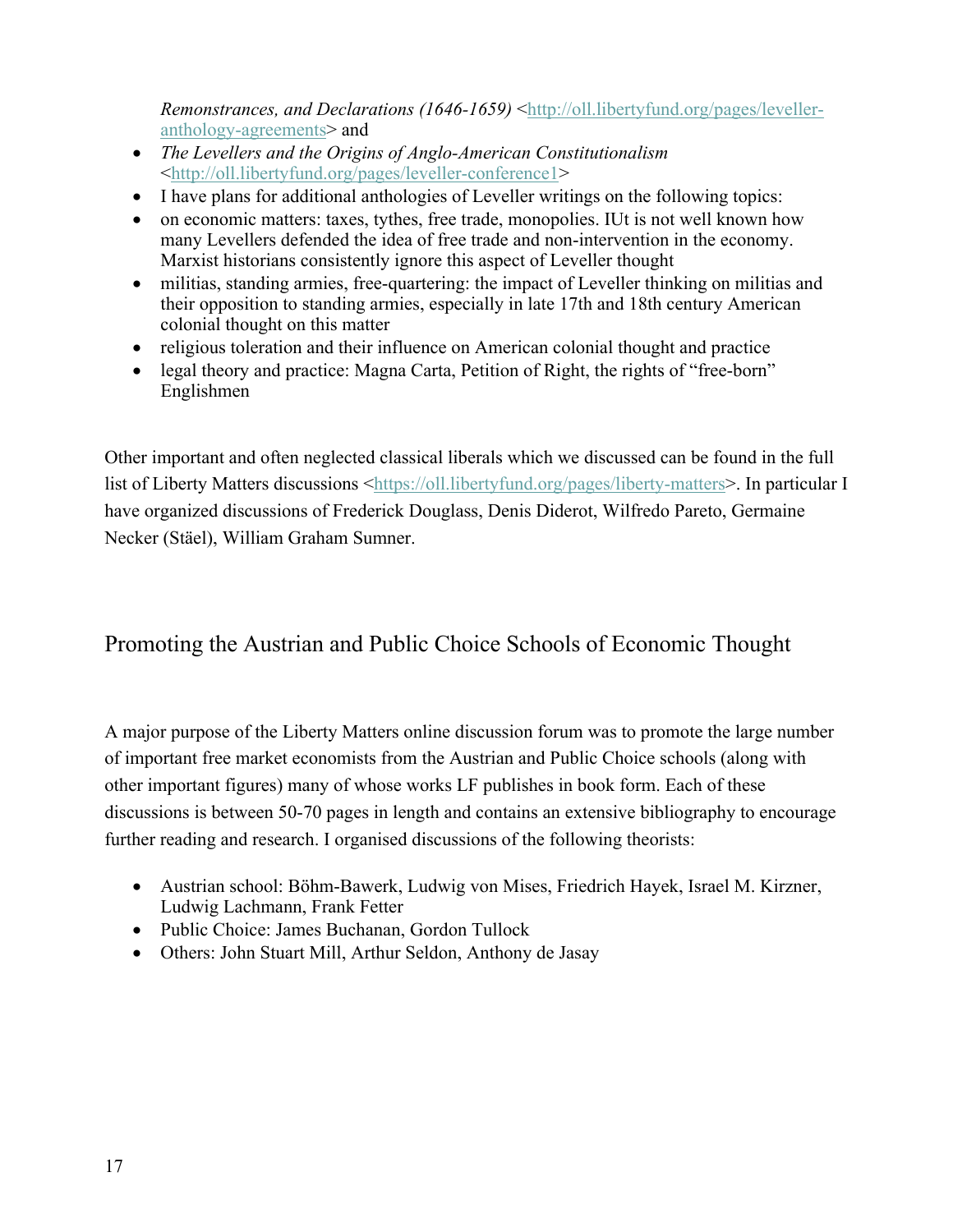# The Rediscovery of the "Paris School" of French political economy

My original and main scholarly interest has been in 19th century radical French classical liberalism, as represented by Charles Comte and Charles Dunoyer during the Restoration; Frédéric Bastiat, Gustave de Molinari, and the Guillaumin network of political economists in Paris in the 1840s and 1850s; and the work of Molinari throughout the rest of the 19th century. I think it has been unfortunate that so much attention has been paid, especially by American scholars, to the work of Benjamin Constant and Alexis de Tocqueville who are not radical liberals, to the detriment of the more radical "other tradition" in French liberalism of hard core natural rights and consistent laissez-faire. I have both written on these topics as well as collected scores of texts which I have edited and put online at my personal website in an attempt to make it the major repository for 19th century French classical liberal thought in the world. These efforts have coincided with a number of bicentennials which I have used as a way to promote my efforts.

I have also worked with Robert Leroux, Department of Sociology, University of Ottawa, in publishing two anthologies of 19th century classical liberal thought to provide an overview of this tradition, one in English with Routledge, and one in French by Ellipses.

- French Liberalism in the 19th Century: An Anthology Edited by Robert Leroux and David M. Hart (Routledge studies in the history of economics, May 2012)
- L'âge d`or du libéralisme français. Anthologie. XIXe siècle. Robert Leroux et David M. Hart. Préface de Mathieu Laine (Paris: Editions Ellipses, 2014). [The Golden Age of French Liberalism. The 19th Century].

I have worked on the following projects concerning the French classical liberal tradition over the years:

- 1. Charles Comte (1782-1837) and Charles Dunoyer (1786-1862)
- 2. Frédéric Bastiat (1810-1850)
- 3. Gustave de Molinari (1819-1912)
- 4. Guillaumin and the Paris School of Political Economy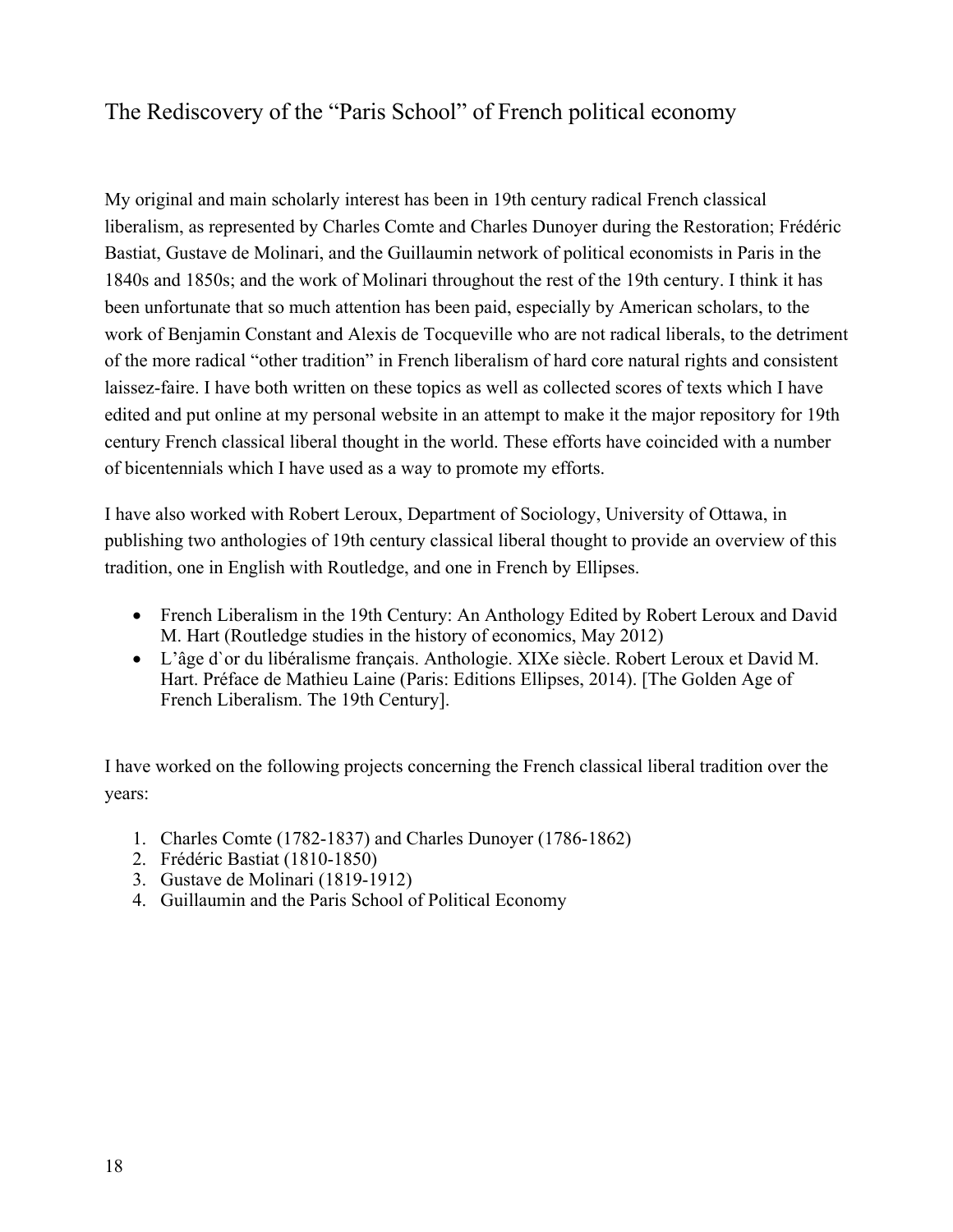# *Charles Comte (1782-1837) and Charles Dunoyer (1786-1862)*

Under the mentorship of Leonard Liggio who first brought my attention to the work of these pioneering radical liberals I wrote a PhD thesis on their ideas, *Class Analysis, Slavery and the Industrialist Theory of History in French Liberal Thought, 1814-1830* (1994). To commentate the bicentennial of the publication of their pathbreaking journals *Le Censeur* (1814-1815) and *Le Censeur européen* (1817-1819), which combined the economic theory of J.B. Say, the more mainstream liberal political theory of constitutionalism and limited government, and a radically new liberal theory of class analysis, I put online copies of their journal, their main published works, and began work on an anthology of their key articles from *Le Censeur*.

- See the work of Comte <http://davidmhart.com/liberty/FrenchClassicalLiberals/Comte/Comte-BioBibliography.html>
- the work of Dunoyer <http://davidmhart.com/liberty/FrenchClassicalLiberals/Dunoyer/Dunoyer-BioBibliography.html>
- my unpublished PhD thesis: Class Analysis, Slavery and the Industrialist Theory of History in French Liberal Thought, 1814-1830: The Radical Liberalism of Charles Comte and Charles Dunoyer (unpublished PhD, King's College Cambridge, 1994). <http://davidmhart.com/liberty/Papers/ComteDunoyer/CCCD-PhD/index.html>
- my colleague Robert Leroux has published Aux fondements de l'industrialisme: Comte, Dunoyer et la pensé libérale en France (Paris: Hermann, 2015).
- to commemorate the 20th anniversary of the founding of Charles Comte's and Charles Dunoyer's journals *Le Censeur* (1814) and *Le Censeur européen* (1817) I have compiled an anthology of their key writings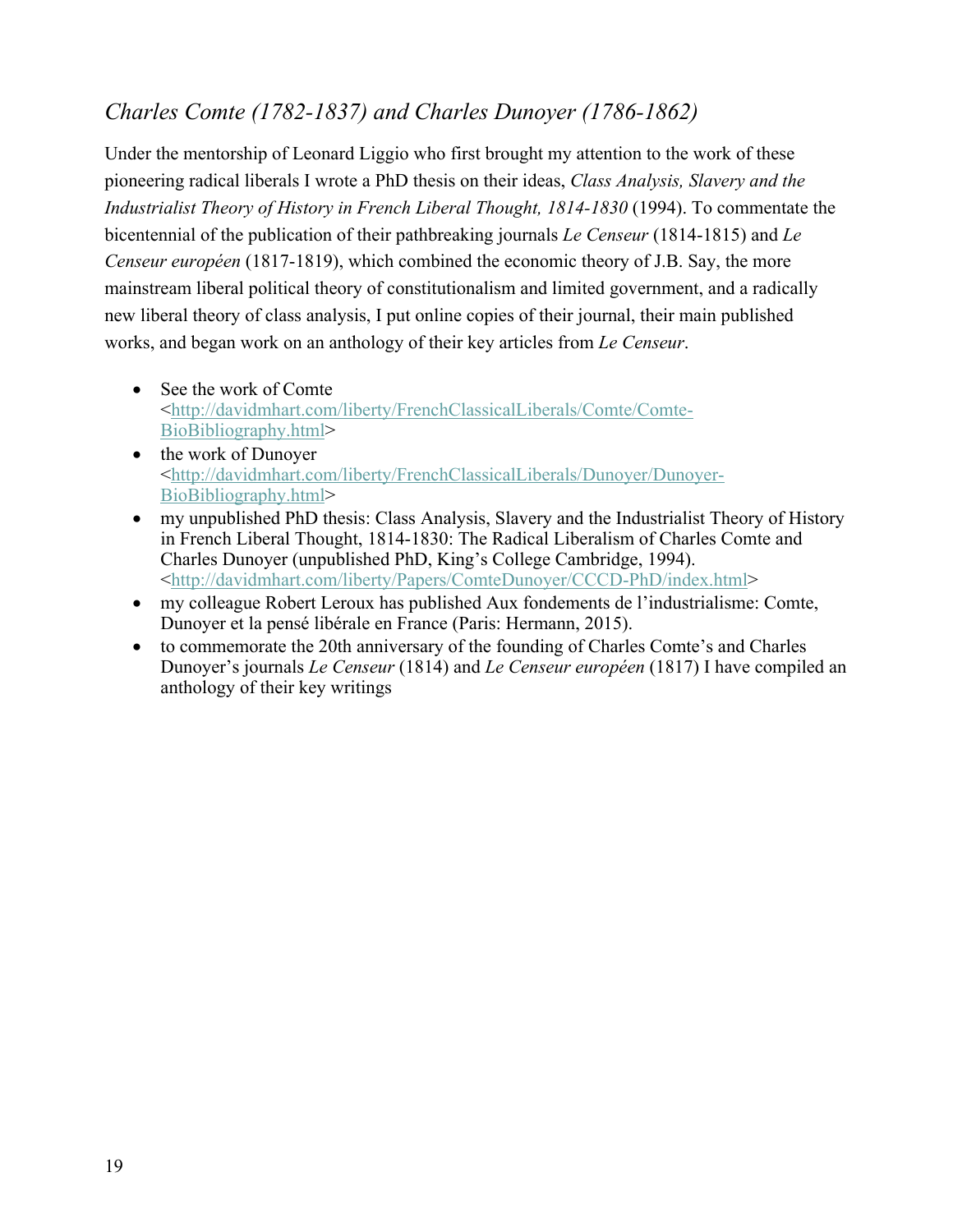# *Frédéric Bastiat (1810-1850)*

At a conference held in the south of France in 2001 to commemorate the 200th anniversary of the birth of Bastiat LF agreed to publish a translation of his *Collected Works* under the editorial direction of a French businessman and Bastiat enthusiast Jacques de Guenin. This proved to be a terrible choice as Guenin had no experience as a scholarly editor and little knowledge of the historical period in which Bastiat lived and worked. I stepped in to help rectify these problems and after his death in 2015 I took over as the editor and translator of the project. I have retranslated most of the remaining volumes, checked it against earlier translations, found dozens of new and never before published pieces by Bastiat, and written the hundreds of footnotes, glossaries, introductions, and brief essays which make up the scholarly apparatus of the six volumes and one million words of Bastiat's *Collected Works*. Under my editorship volume 3 *The Economic Harmonies and What is Seen and What is not Seen* appeared in 2017, and volumes 4 *Miscellaneous Economic Writing*s and 5 *Economic Harmonies* have been completed for in-house editing. Drafts of the latter 2 volumes are available online.

The Collected Works of Frédéric Bastiat:

- A summary of the Bastiat translation project: <http://oll.libertyfund.org/pages/bastiatproject-summary>
- *Collected Works* vol. 1 *The Man and the Statesman. The Correspondence and Articles on Politics* (March 2011) <https://oll.libertyfund.org/titles/2393>
- vol. 2 *"The Law," "The State," and Other Political Writings, 1843-1850* (June 2012) <https://oll.libertyfund.org/titles/2450)>
- vol. 3 *Economic Sophisms and "What is Seen and What is Not Seen"* (March, 2017) <https://oll.libertyfund.org/titles/2731>
- final drafts of vol. 4 *Miscellaneous Economic Writings* <https://oll.libertyfund.org/pages/cw4> and
- vol. 5 *Economic Harmonies* <https://oll.libertyfund.org/pages/cw5>

The introductions, glossaries, appendices, and essays I have written as part of the scholarly apparatus of the Bastiat translation project:

- "Bastiat's Political Writings: Anecdotes and Reflections" in *Collected Works of Frédéric Bastiat. Vol.* 2 (2012), pp. 401–15. <http://oll.libertyfund.org/titles/2450#lf1573-02 head 060>
- "Introduction" pp. xlix-lxxiii; and "Further Aspects of Bastiat's Life and Thought," pp. 455- 85, in *The Collected Works of Frédéric Bastiat. Vol. 3: Economic Sophisms and "What is Seen and What is Not Seen."* (Indianapolis: Liberty Fund, 2017).
	- o Appendix 1: Further Aspects of Bastiat's Life and Thought <https://oll.libertyfund.org/titles/the-collected-works-of-frederic-bastiat-vol-3 economic-sophisms-and-what-is-seen-and-what-is-not-seen#lf1573-03\_label\_996>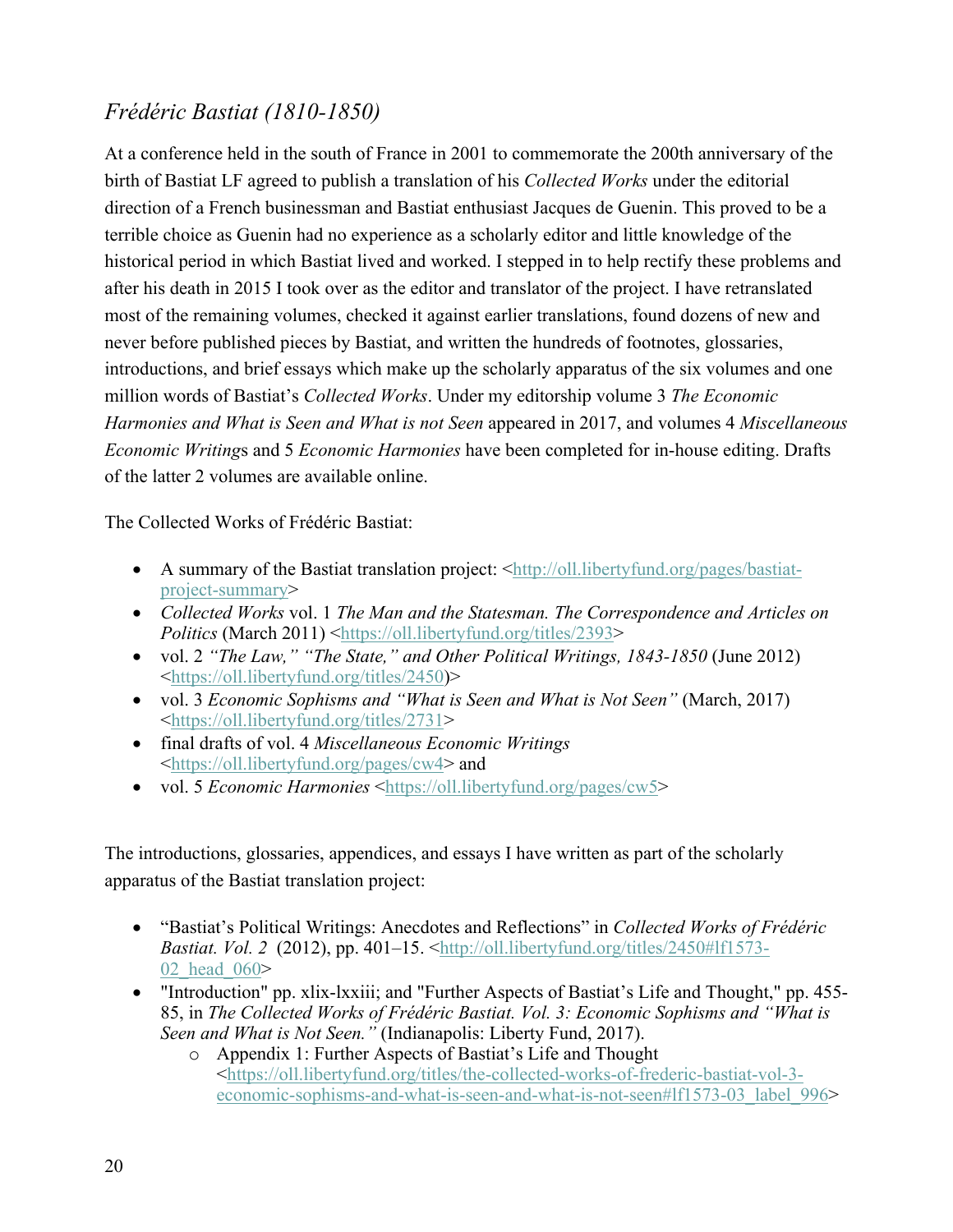- o Appendix 2: The French State and Politics <https://oll.libertyfund.org/titles/thecollected-works-of-frederic-bastiat-vol-3-economic-sophisms-and-what-is-seenand-what-is-not-seen#lf1573-03\_label\_1090>
- o Appendix 3: Economic Policy and Taxation <https://oll.libertyfund.org/titles/thecollected-works-of-frederic-bastiat-vol-3-economic-sophisms-and-what-is-seenand-what-is-not-seen#lf1573-03\_label\_1100>
- o Appendix 4: French Government's Budgets for Fiscal Years 1848 and 1849 <https://oll.libertyfund.org/titles/the-collected-works-of-frederic-bastiat-vol-3 economic-sophisms-and-what-is-seen-and-what-is-not-seen#lf1573-03\_label\_1118>
- for vol.  $4$ :
	- o Appendix 1: Further Aspects of Bastiat's Thought <https://oll.libertyfund.org/pages/cw4#chapter-7-8723>
	- o Appendix 2: The French State and Politics <https://oll.libertyfund.org/pages/cw4#chapter-7-9164>

I have also retranslated and re-edited two of Bastiat's most important essays which appeared in vol. 2 of the *Collected Works* which I thought were inadequate and needed correcting:

- Introduction and Notes to the revised translation of Bastiat's *The State*, *Online Library of Liberty* (June 2018). <http://oll.libertyfund.org/pages/state-lf>
- Introduction and Notes to the revised translation of Bastiat's *The Law*, *Online Library of Liberty* (Feb. 2018). <http://oll.libertyfund.org/pages/bastiat-the-law-revised-lf-edition>.

To promote scholarly discussion of Bastiat I have organized a Liberty Fund Conference on Bastiat and two Liberty Matters online discussions of his work:

- Liberty Matters online discussion: Robert Leroux, "Bastiat and Political Economy" (July 1, 2013), with response essays by Donald J. Boudreaux, Michael C. Munger, and David M. Hart. <http://oll.libertyfund.org/pages/bastiat-and-political-economy>.
- Liberty Fund conference: "Liberty and Responsibility in the Thought of Frédéric Bastiat" (Nov. 2016)
- Liberty Matters online discussion: David M. Hart, "Reassessing Bastiat's *Economic Harmonies* after 160 Years" (May 2019) <https://oll.libertyfund.org/pages/lm-harmonies>.

In addition to the poor editing and the rushed translation which was not sensitive to the specialized economic vocabulary Bastiat had developed to express his original ideas, the major flaw in the Bastiat translation project was the idiosyncratic division of the texts into "thematic" volumes. I think a chronological ordering would have been much more preferable not least because it would allow the reader to following the changes in Bastiat's thinking over timer and his reaction to the historical events taking place around him. I have created an "alternative" chronological version online in order to overcome these deficiencies. Perhaps one day, if there is ever a second edition of his *Collected Works* it will be published in this format: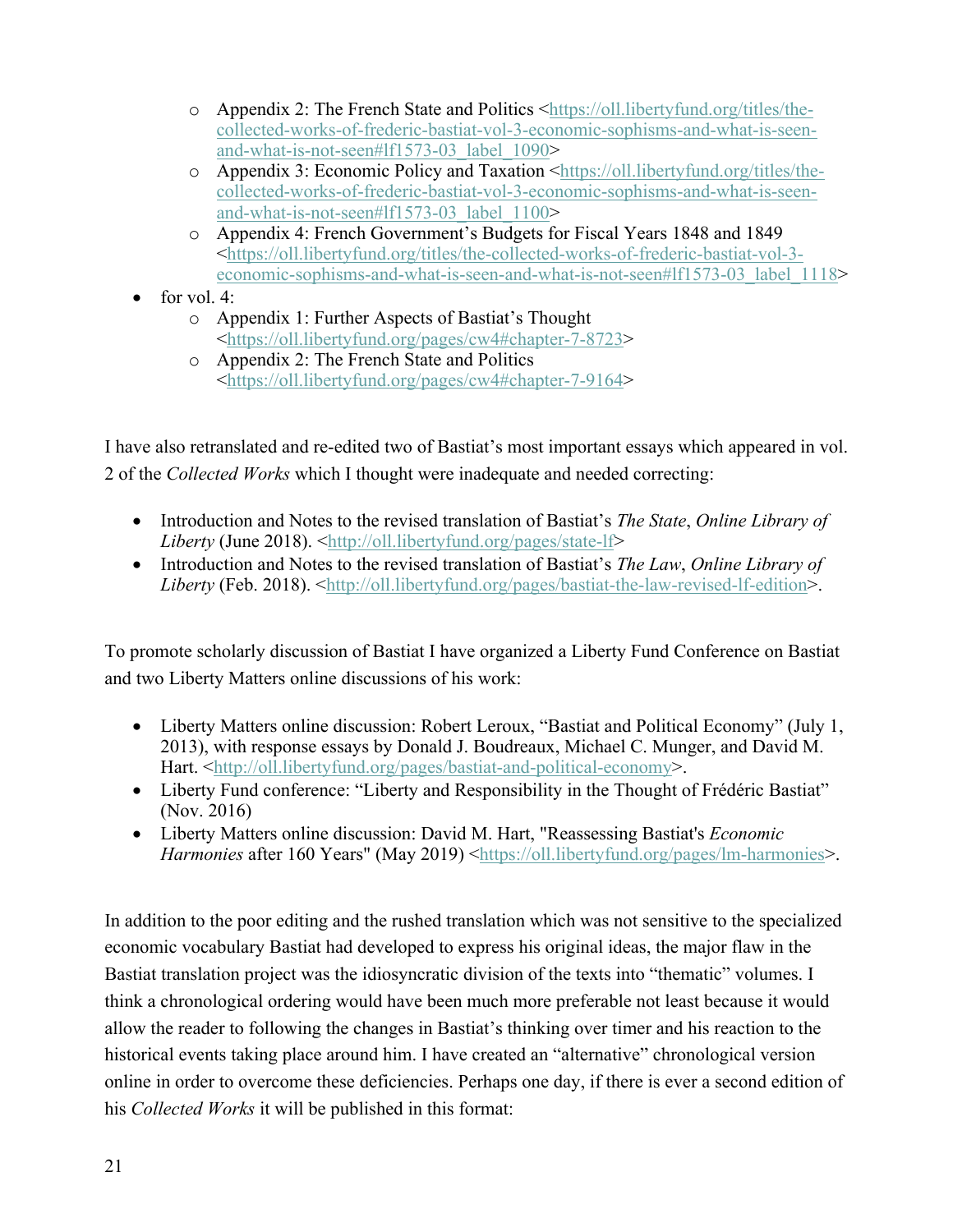- Chronological version  $\text{thtp:}/\text{/oll.}$ libertyfund.org/pages/list-of-bastiat-s-works-inchronological-order> along with
- a new and expanded bibliography of FB's writings in chronological order with unique ID numbers, dates, titles, place of publication, etc., to incorporate all the new items I have come across. <http://oll.libertyfund.org/pages/bastiat-chrono-list>

During the course of the Project I have written many papers and study guides on Bastiat's political and economic thought and have given many talks to groups such as Bastiat Societies across the country. Some examples are:

### Guides:

• "A Reader's Guide to the Works of Frédéric Bastiat (1801-1850)" <http://oll.libertyfund.org/pages/fb-readersguide>

### Talks:

I have three talks which I give to groups like the Bastiat Societies which have sprung up all over the U.S., the topic depends on the particular nature of the audience:

- a general overview of his life and work;
- one on the principle of the "seen" and the "unseen";
- one on his connection with the US and the conservative movement.

I have spoken to the following Bastiat Societies: Delaware, Charlotte, Wichita, Colorado Springs, Nashville.

I also give talks and lectures to libertarian groups such as FEE, Cato Institute, Institute for Liberal Studies (Canada), IEA (London), Centre for Independent Studies (Sydney) as well as colleges such as College of New Jersey, Ball State University, New York University, Free Market Institute, Texas Tech, Political Theory Project, Brown University, San Jose State, Indiana University Bloomington. Some specific examples of talks:

- "Bastiat: the 'Unseen' Radical''. The Henry Hazlitt Memorial Lecture, Austrian Economics Research Conference, Mises Institute (March 2017) <davidmhart.com/liberty/Papers/Bastiat/UnseenRadical/index.html>
- "Unfortunately, hardly anyone listens to the Economists': The Battle against Socialism by the French Economists in the 1840s". Paper given to the Centre for Independent Studies, Sydney, 8 July 2014. <davidmhart.com/liberty/Lectures/2014/CIS-July/index.html>
- "Frédéric Bastiat (1801-1850): Campaigner for Free Trade, Political Economist, & Politician in a Time of Revolution". The David S. Saurman Provocative Lecture Series,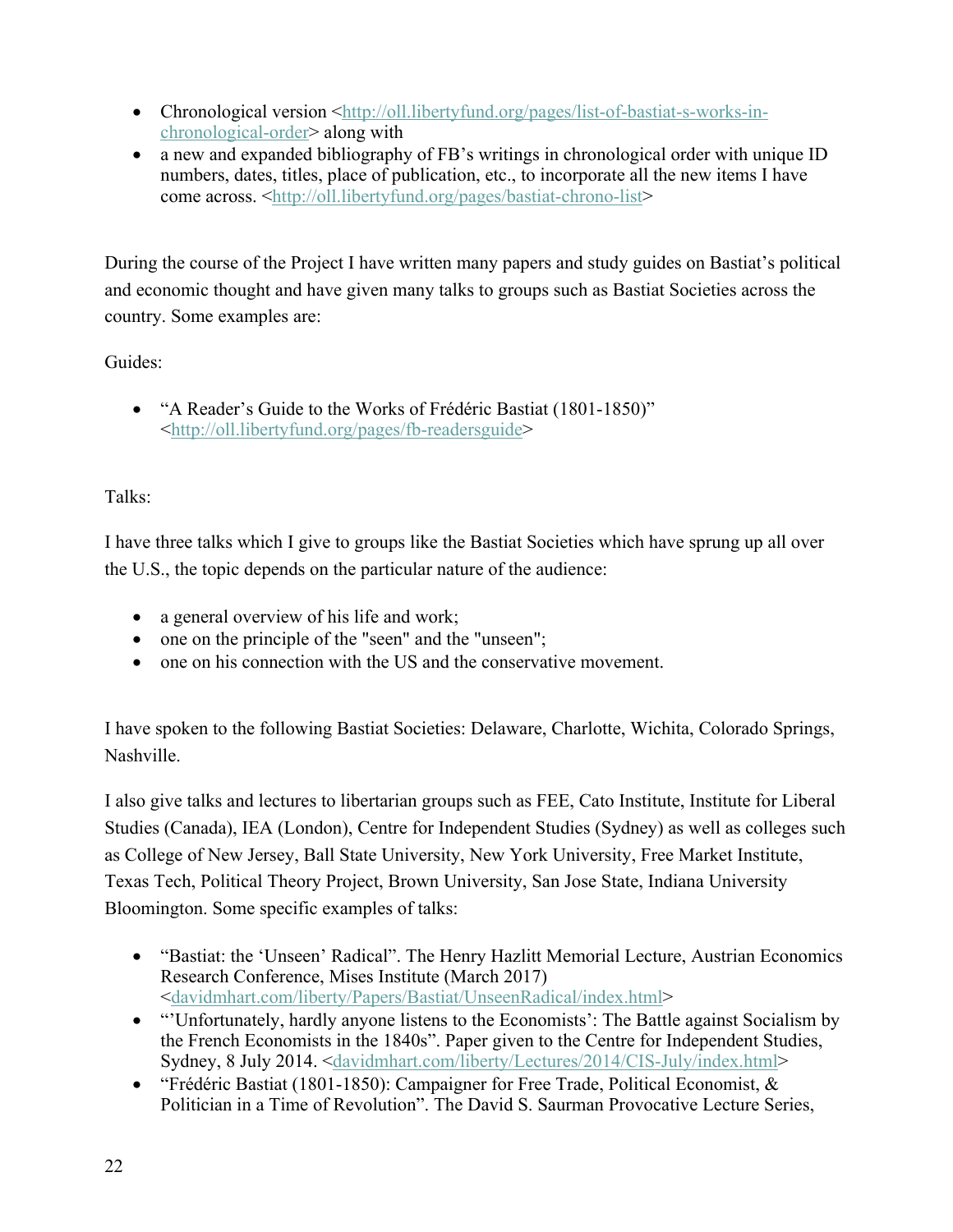Dept. of Economics, San Jose State University. <davidmhart.com/liberty/Lectures/Bastiat/BastiatTalks.html#sjsu>.

• "Cato Institute Book Forum, 14 October, 2011: The Collected Works of Frédéric Bastiat, vol. 1" <http://davidmhart.com/liberty/Teaching/2011/CatoBookForum/CBF-6Oct2011.html>

Scholarly papers and publications:

- "The 'Seen' and the 'Unseen' Bastiat: Some Reflections on Editing his Work and his Continuing Relevance for Today," Ostrom Workshop, Tocqueville Lecture Series, 28 Sept. 2018, Indiana University, IN.
- "Bastiat: the 'Unseen' Radical". The Henry Hazlitt Memorial Lecture, Austrian Economics Research Conference, Mises Institute, Auburn AL (March 2017). <davidmhart.com/liberty/Papers/Bastiat/UnseenRadical/index.html>
- "Bastiat's Theory of Class: The Plunderers vs. the Plundered" (May, 2016). An introduction to a bilingual anthology of Bastiat's writings on class and exploitation. <http://davidmhart.com/liberty/FrenchClassicalLiberals/Bastiat/ClassAnthology/index.html  $\geq$
- "Reassessing Frédéric Bastiat as an Economic Theorist". A paper presented to the Free Market Institute, Texas Tech University, Lubbock, TX, October 2, 2015. <davidmhart.com/liberty/Papers/Bastiat/EconomicTheorist/DMH\_Bastiat-EconomicTheorist21Sept2015.html>
- "Bastiat goes to the Movies, or How to Popularise Economic Ideas in Film", a paper given at the Association for Private Enterprise Education (April 2017) <davidmhart.com/liberty/Papers/Bastiat/FilmingFreddie/index.html>
- an very much expanded version of this paper was given at the Libertarian Scholars Conference, The Kings College, NYC (Sept. 2019): "Some Thoughts on an 'Austrian Theory of Film': Ideas and Human Action in a Film about Frédéric Bastiat" <davidmhart.com/liberty/Papers/Bastiat/FilmingIdeas/index.html>
- An article on "Broken Windows and House owning Dogs: The French Connection and the Popularization of Economics from Bastiat to Jasay," *The Independent Review: A Journal of Political Economy. Symposium on Anthony de Jasay* (Summer 2015), vol. 20, no. 1, pp. 61- 84.
- a longer version online: "Negative Railways, Turtle Soup, talking Pencils, and House owning Dogs": "The French Connection" and the Popularization of Economics from Say to Jasay" (Sept. 2014) <http://davidmhart.com/liberty/Papers/Bastiat/BastiatAndJasay.html>
- "Literature IN Economics, and Economics AS Literature I: Bastiat's use of Literature in Defense of Free Markets and his Rhetoric of Economic Liberty." A paper given at the Association of Private Enterprise Education International Conference (April 12-14, 2015) , Cancún, Mexico.

<http://davidmhart.com/liberty/Papers/Bastiat/FrenchLiterature/DMH\_BastiatFrenchLiterat ure.html>

• "Literature IN Economics, and Economics AS Literature II: The Economics of Robinson Crusoe from Defoe to Rothbard by way of Bastiat." A paper given at the Association of Private Enterprise Education International Conference (April 12-14, 2015), Cancún, Mexico.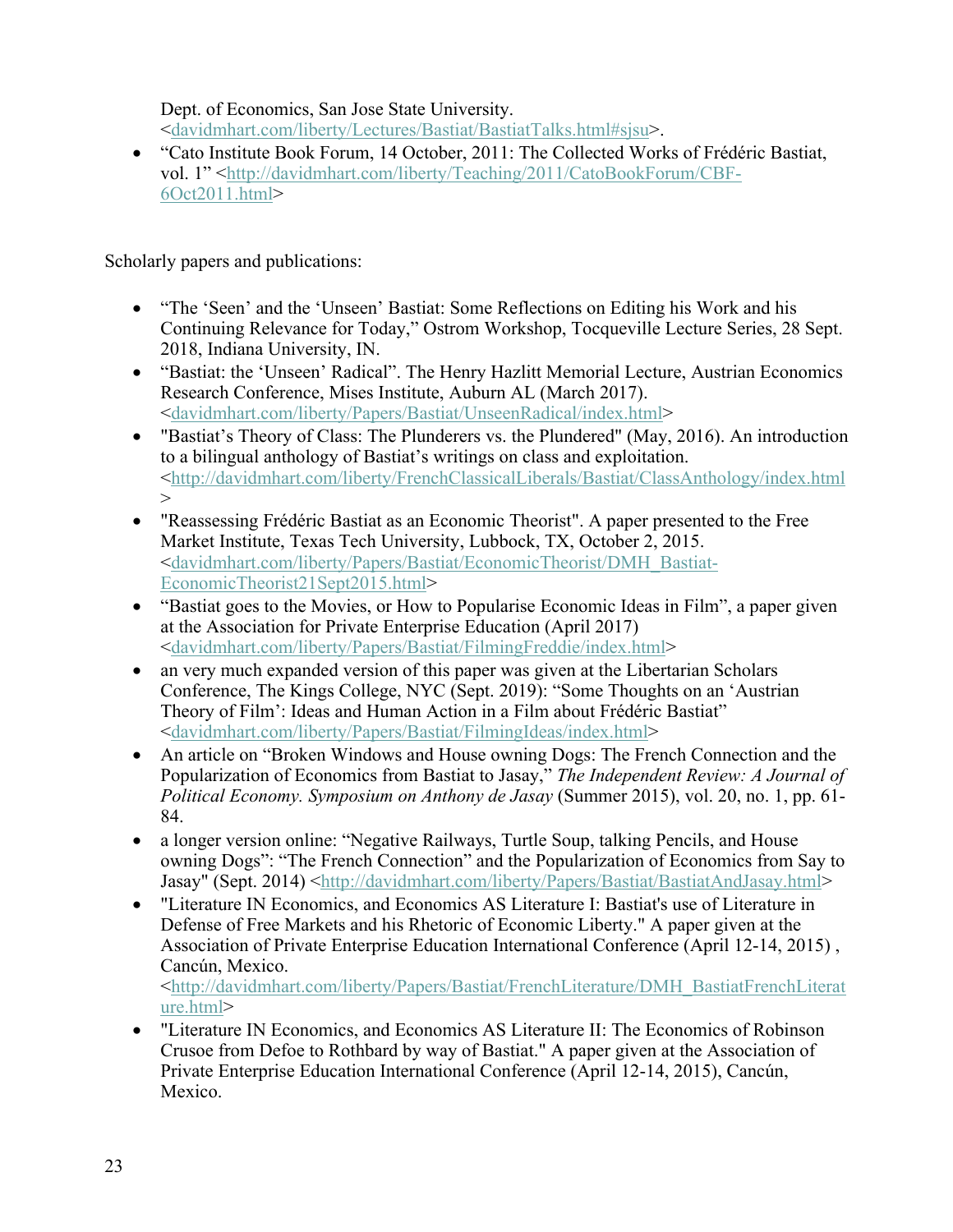<http://davidmhart.com/liberty/Papers/Bastiat/CrusoeEconomics/DMH\_CrusoeEconomics. html>

• "The Liberal Roots of American Conservatism: Bastiat and the French Connection." A paper given to the Philadelphia Society meeting March 27-29, 2015 on "The Roots of American Conservatism - and its Future"

<davidmhart.com/liberty/Papers/Bastiat/LiberalRoots/DMH\_LiberalRoots.html>

- "Seeing the 'Unseen' Bastiat: the changing Optics of Bastiat Studies. Or, what the Liberty Fund's Translation Project is teaching us about Bastiat." A paper presented to the "Colloquium on Market Institutions & Economic Processes" at NYU, Monday, December 1, 2014. <http://davidmhart.com/liberty/Papers/DMH\_Bastiat-SeenAndUnseen15Nov2014.html>
- "On Ricochets, Hidden Channels, and Negative Multipliers: Bastiat on Calculating the Economic Costs of 'The Unseen'." A Paper given at the History of Thought Session of the Society for the Development of Austrian Economics. Southern Economic Association 83rd Annual Meeting, November 23-25, 2013. [PDF 725 KB <davidmhart.com/liberty/Lectures/2013/SEA/DMH-BastiatRicochet\_24Nov2013.pdf>
- "Frédéric Bastiat's Distinction between Legal and Illegal Plunder" A Paper given at the Molinari Society Session "Explorations in Philosophical Anarchy" at the Pacific Meeting of the American Philosophical Society, Seattle WA, 7 April, 2012. <http://davidmhart.com/liberty/Papers/Bastiat/Bastiat\_LegalPlunder.html>
- "Is Biography History? The Relationship between Ideas and Human Action in the Life of Frédéric Bastiat (1801-1850): A Biographical Approach." A Paper given at the Historical Society's conference on "Popularizing Historical Knowledge: Practice, Prospects, and Perils," University of South Carolina in Columbia, SC, May 31 - June 3, 2012. [PDF 1.3 MB] <davidmhart.com/liberty/Papers/Bastiat/IdeasAndAction/Bastiat-IdeasAndAction.pdf>
- "Opposing Economic Fallacies, Legal Plunder, and the State: Frédéric Bastiat's Rhetoric of Liberty in the Economic Sophisms (1846–1850)". A paper given at the July 2011 annual meeting of the History of Economic Thought Society of Australia (HETSA) at the Royal Melbourne Institute of Technology.

<http://davidmhart.com/liberty/Papers/Bastiat/Hart\_BastiatsSophismsAug2011.html>

Liberty Fund Conference:

• I was the Discussion Leader for a LF/SLS conference on Bastiat, "Liberty and Responsibility in the Thought of Frédéric Bastiat" (Nov. 2016)

Other papers and publications:

• "'I, Pencil': An Intellectual History" (January, 2017). An introduction to an anthology of texts by authors stretching back to the 1640s who had a similar idea to that of Leonard Read. They include Anon, "I, Mill Horse" (1644); Bernard Mandeville, "I, Beehive" (1714); Adam Smith, "I, Pin-Maker" (1776); Jean-Baptiste Say, "I, Playing Card Maker" (1828); William Fox, "I, Foreigner" (1844); Frédéric Bastiat, "I, Carpenter" (1848); Frédéric Bastiat, "I, Broken Window" (1850); Leonard Read, "I, Pencil" (1958)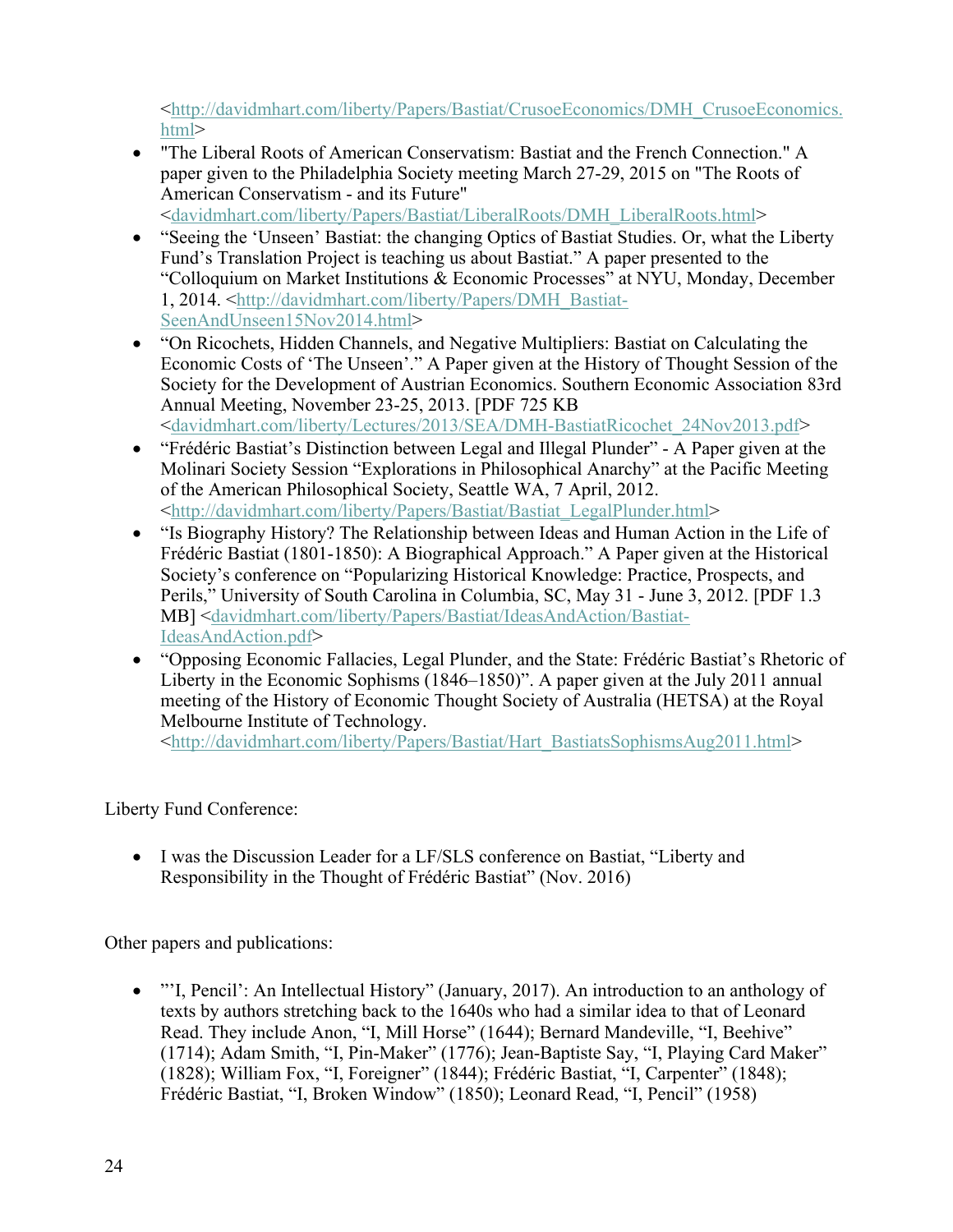- *Jacques Bonhomme: L'éphémère journal de F. Bastiat and G. de Molinari* (Institut Coppet, 2014). I purchased original copies of this rare and important magazine which Bastiat and Molinari published and handed out on the streets of Paris in June 1848. I co-edited its publication in French for the Institut Coppet in Paris.
- a screenplay "Broken Windows" for a film on the life of Bastiat <http://davidmhart.com/liberty/FrenchClassicalLiberals/Bastiat/Screenplay/BrokenWindow s2.html> with an accompanying "Illustrated Essay" to show what Paris and the world of the economists looked like <http://davidmhart.com/liberty/FrenchClassicalLiberals/Bastiat/Screenplay/BrokenWindow s.html>.
- "Bastiat's Theory of Class: The Plunderers vs. the Plundered" (May, 2016). <http://davidmhart.com/liberty/FrenchClassicalLiberals/Bastiat/ClassAnthology/index.html  $>$ .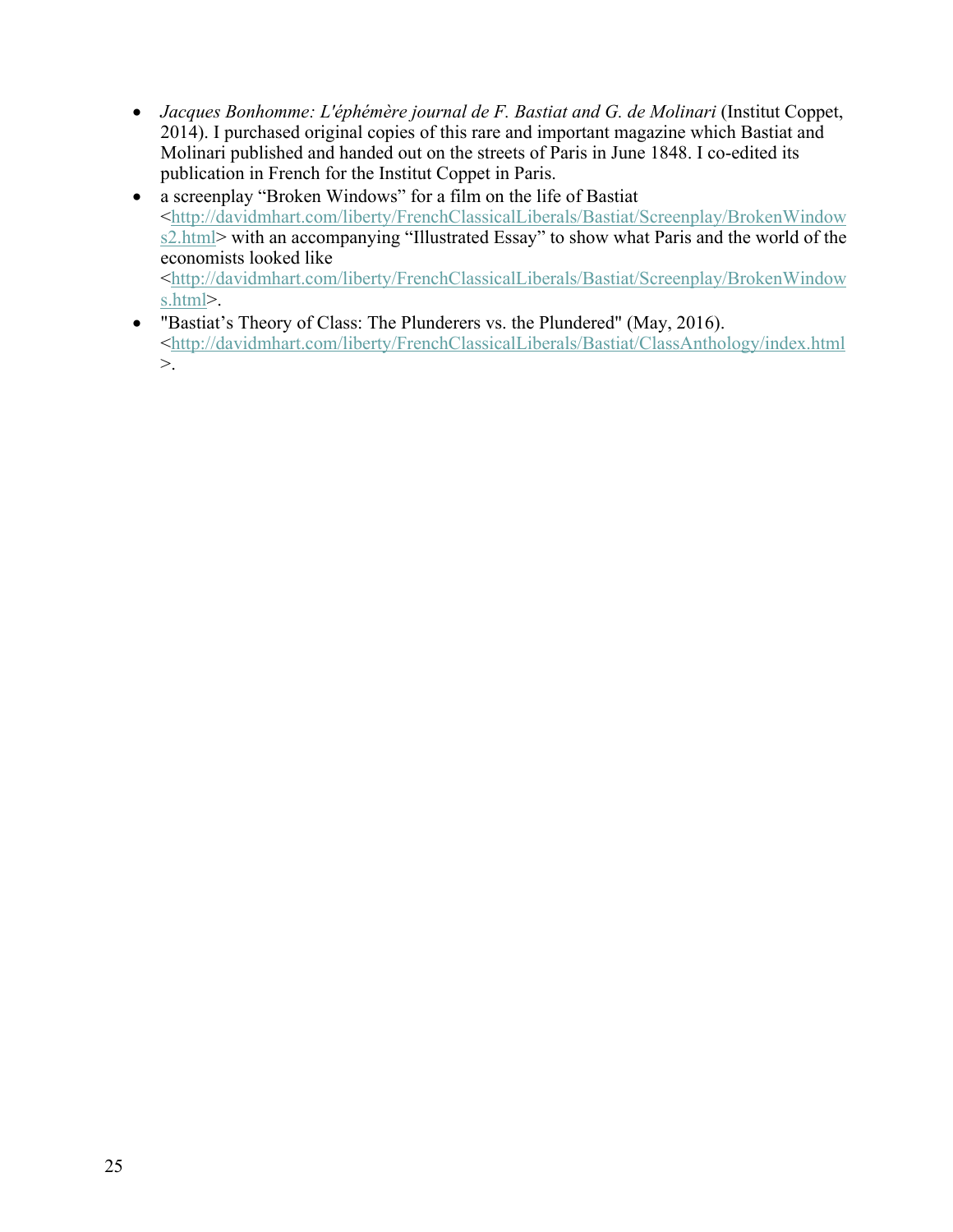# *Gustave de Molinari (1819-1912)*

Concurrent with the Bastiat translation project I have been working on a translation of Gustave de Molinari's 1849 book *Les Soirées de la rue Saint-Lazare: Entretiens sur les lois économiques et défense de la propriété* (Evenings on Saint Lazarus Street: Discussions on Economic Laws and the Defence of Property). This work was chosen because it is unusual and important for a number of reasons: it was one of the first one volume surveys of the classical liberal worldview, it presented a set of radical liberal proposals for the private provision of every public good traditionally provided by governments, it gave the first defense of the private provision of police and national defense (as so is the first expression of the "anarcho-capitalist" position later adopted by Rothbard), and it was an important text in the classical liberal campaign against the rise of socialism during the 1848 revolution organized by the publishing firm Guillaumin. A final draft of the translation is available online and the manuscript has been submitted for in-house editing.

- see the "Summary of the Molinari Project page  $\langle \frac{h}{h} \cdot \frac{h}{h} \cdot \frac{h}{h} \cdot \frac{h}{h} \cdot \frac{h}{h} \cdot \frac{h}{h} \cdot \frac{h}{h} \cdot \frac{h}{h} \cdot \frac{h}{h} \cdot \frac{h}{h} \cdot \frac{h}{h} \cdot \frac{h}{h} \cdot \frac{h}{h} \cdot \frac{h}{h} \cdot \frac{h}{h} \cdot \frac{h}{h} \cdot \frac{h}{h} \cdot \frac{h}{h} \cdot \frac{h}{h} \$ project-summary>
- the 2019 draft of the translation  $\frac{\text{th}}{\text{th}}$ ://oll.libertyfund.org/pages/gdm-soirees3>

The introductions, glossaries, appendices, and essays I have written as part of the scholarly apparatus of the Molinari translation project:

• "Introduction" and "Further Aspects of Molinari's Life and Thought" in Gustave de Molinari, *Evenings on Saint Lazarus Street: Discussions on Economic Laws and the Defense of Property* (Liberty Fund, forthcoming). <https://oll.libertyfund.org/pages/gdmsoirees3>

Liberty Matters discussion:

• Roderick Long, "Gustave de Molinari's Legacy for Liberty" (May, 2013) <http://oll.libertyfund.org/pages/roderick-long-gustave-de-molinari-s-legacy-for-libertymay-2013>

I have edited three online anthologies of Molinari's writings to commemorate a couple of significant anniversaries (2012 - the 100th anniversary of his death; and 2019 - the 200th anniversary of his birth)

• "*The Bicentennial Anthology of Gustave de Molinari's Writings on the State (1846-1911)* (2019): this contains a detailed biographical essay on his life and work "Gustave de Molinari (1819-1912): A Survey of the Life and Work of an "économiste dure" (a hardcore economist)"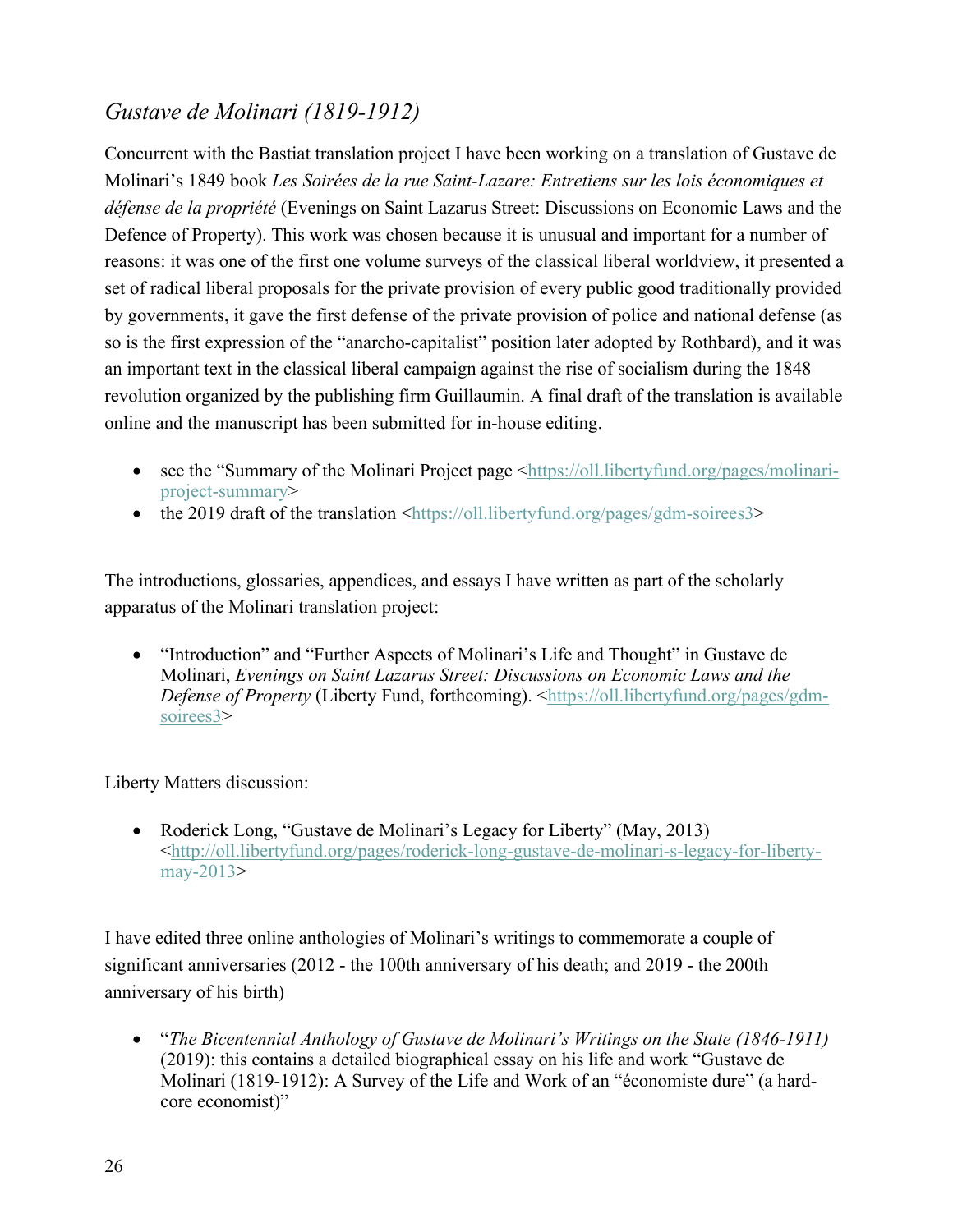<davidmhart.com/liberty/FrenchClassicalLiberals/Molinari/BiographicalIntro2018.html> , 24 extracts from his writings between 1846-1911 with brief introductions to each one <davidmhart.com/liberty/FrenchClassicalLiberals/Molinari/Anthology/2019/Introductions. html>, and an updated bibliography of his writings <davidmhart.com/liberty/FrenchClassicalLiberals/Molinari/Bibliography-2018.html>

- "The Collected Articles in the *Dictionnaire de l'économie politique* (1852-53)" (2019): the 30 articles he wrote for the DEP <davidmhart.com/liberty/FrenchClassicalLiberals/Molinari/DEP/index.html>
- "Molinari's Collected Writings on the Production of Security (1846-1901)" (2019): 24 extracts from his writings with a long introduction on the intellectual history of this important concept
- the introduction to this anthology was given as a paper at the Libertarian Scholars Conference, NYC (Sept. 2019): "Was Molinari a true Anarcho-Capitalist?: An Intellectual History of the Private and Competitive Production of Security" <davidmhart.com/liberty/Papers/Molinari/ProductionSecurity/index.html>

### Publications:

- "Gustave de Molinari and the Anti-Statist Liberal Tradition," *Journal of Libertarian Studies,* Vol. 5, no. 3 (Summer 1981), pp. 263-90; Vol. 5, no. 4 (Fall 1981), pp. 399-434; and Vol. 6, No. 4 (Winter 1982), pp. 83-104. A translation of Molinari's "Eleventh Soirée" from *Les Soirées de la rue Saint-Lazare* (1849) was included as an Appendix in the latter volume, pp. 89-102.
- Translation of Gustave de Molinari's "Eleventh Soirée" from *Les Soirées de la Rue Saint-Lazare* (1849) in *Panarchy: Political Theories of Non-Territorial States*, ed. Aviezer Tucker, Gian Piero de Bellis (Routledge, 2016).
- Jacques Bonhomme: L'éphémère journal de Frédéric Bastiat et Gustave de Molinari (11 juin – 13 juillet 1848). Recueil de tous les articles, augmenté d'une introduction. Ed. Benoît Malbranque (Paris: Institut Coppet, 2014). <http://www.institutcoppet.org/2014/10/10/jacques-bonhomme-lephemere-journal-de-fbastiat-et-g-de-molinari/>
- scans of the original journal used in editing this book: <davidmhart.com/liberty/FrenchClassicalLiberals/Molinari/JB/index.html>

Other papers:

- "The Struggle against Protectionism, Socialism, and the Bureaucratic State: The Economic Thought of Gustave de Molinari, 1845-1855." Paper given at the Austrian Economics Research Conference, 31 March to 2 April 2016, The Mises Institute, Auburn, AL. <http://davidmhart.com/liberty/Papers/Molinari/EconomicThought/index.html>
- "The Life of Jacques Bonhomme, Printer (1819–1865)," *Online Library of Liberty* (27 March, 2016). <http://oll.libertyfund.org/pages/jb-life>
- "Charles Coquelin, Gustave de Molinari, Frédéric Bastiat and the "Austrian Moment" in French Political Economy 1845-1855", a paper given at the Southern Economic Association Annual Meeting, 19-21 Nov., 2016, Washington, DC.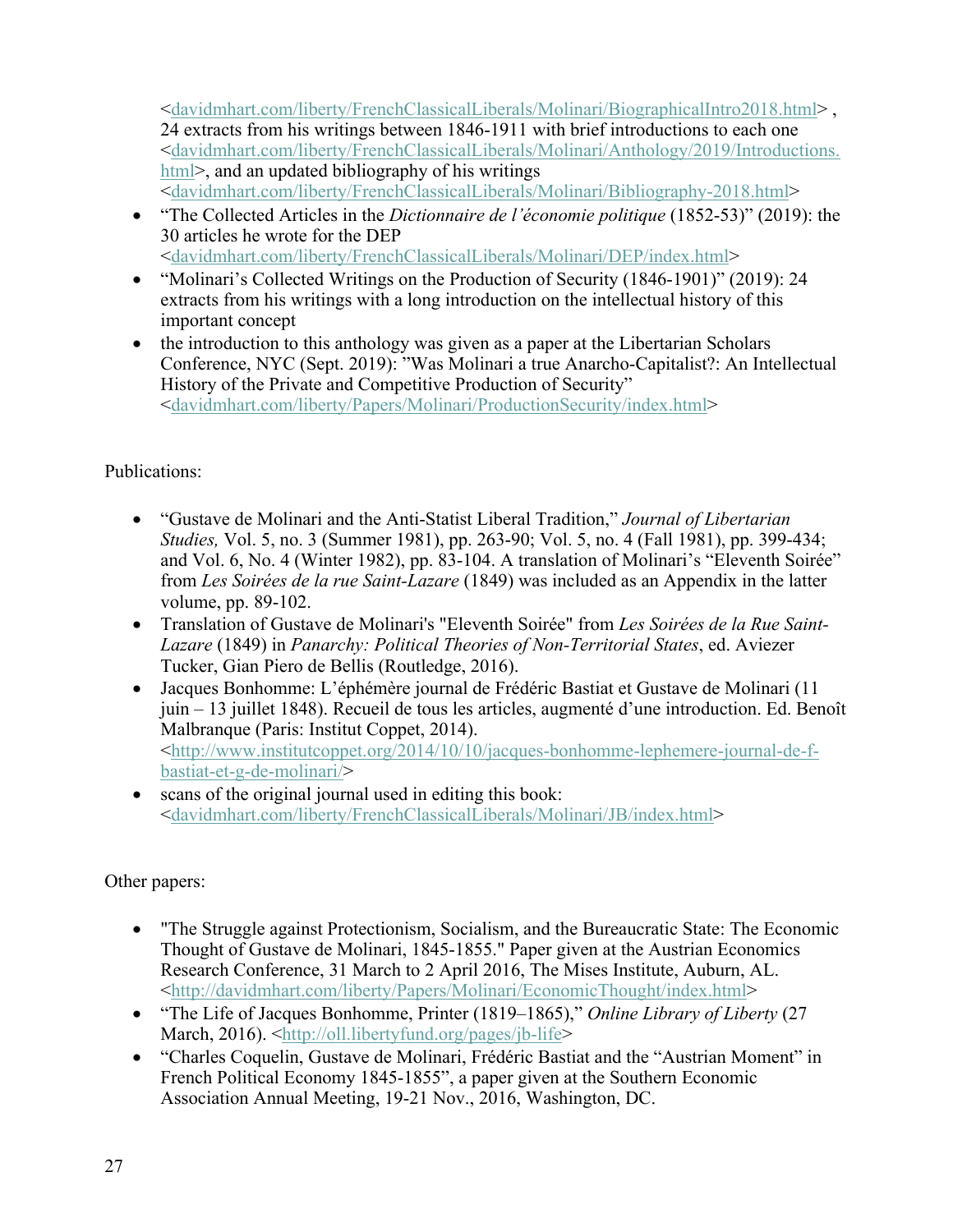<davidmhart.com/liberty/Papers/Molinari/AustrianMoment/DMH\_AustrianMomentNov20 16.html>

• "Gustave de Molinari and The Seven Musketeers of French Political Economy in the 1840s" (25 June, 2015).

<davidmhart.com/liberty/Papers/Molinari/SevenMusketeers/SevenMusketeers.html>

• "Gustave de Molinari and the Future of Liberty: 'Fin de Siècle, Fin de la Liberté'?" A paper presented to the Australian Historical Association 2000 Conference on "Futures in the Past", The University of Adelaide, 5-9 July, 2000. <davidmhart.com/liberty/Papers/Molinari/FutureLiberty/GdM-FutureLiberty.html>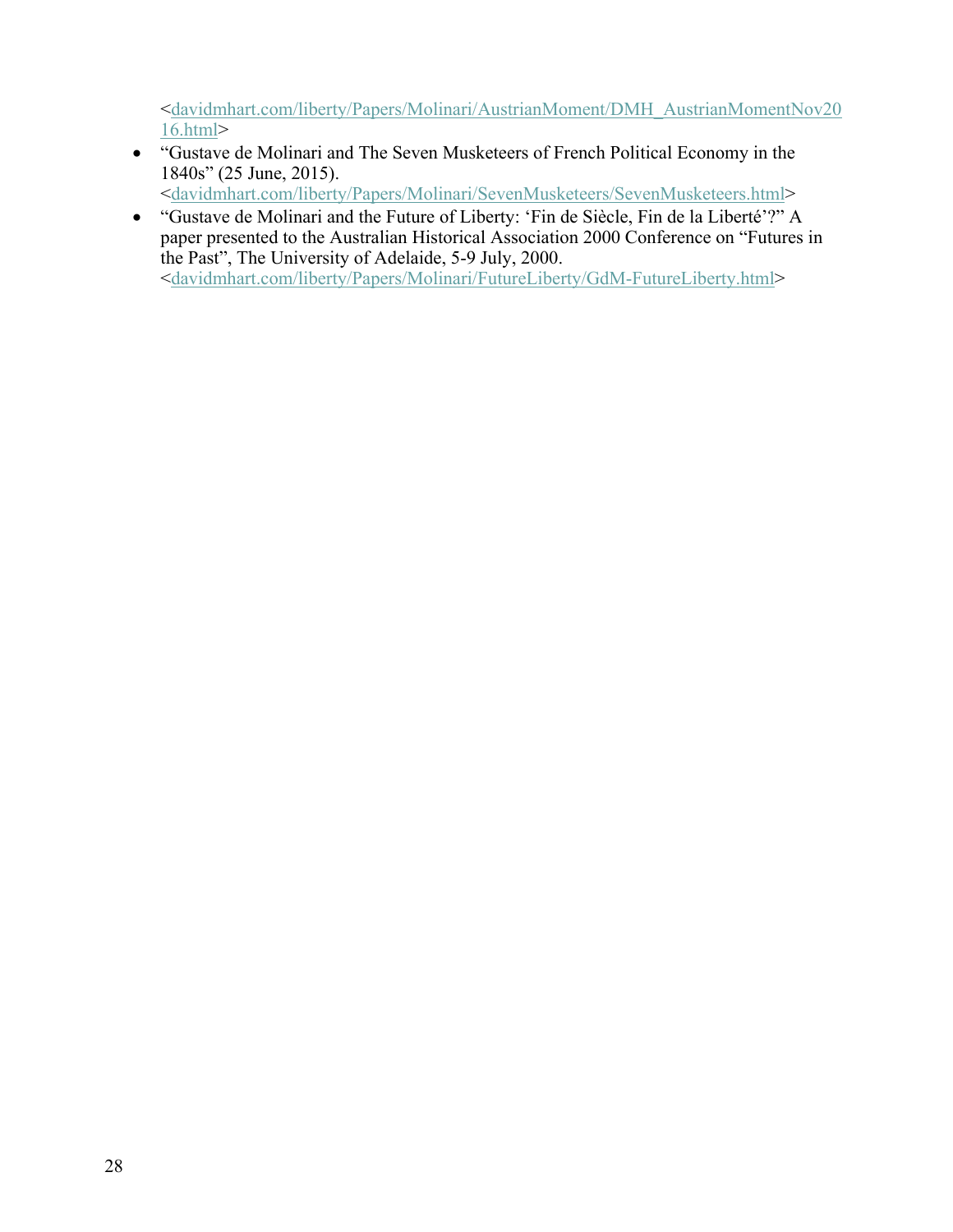# *Guillaumin and the Paris School of Political Economy*

The importance of the "Paris School" of political economy and the role played by the entrepreneurial publisher Gilbert-Urbain Guillaumin (1801–1864) has not been fully appreciated by historians of thought. I have attempted to summarize the contributions of its members in several papers:

- a short chapter-length essay: "The Paris School of Liberal Political Economy," *Cambridge History of French Thought*, ed. Michael Moriarty and Jeremy Jennings (Cambridge U.P. , 2019), pp. 301-12.
- and a book-length essay online: "The Paris School of Liberal Political Economy, 1803-1853" (2018) <davidmhart.com/liberty/Papers/ParisSchool/index.html>
- "For Whom the Bell Tolls: The School of Liberty and the Rise of Interventionism in French Political Economy in the Late 19thC," *Journal of Markets and Morality*, vol. 20, Number 2 (Fall 2017), pp. 383-412. <http://www.marketsandmorality.com/index.php/mandm/article/view/1298>
- also my translation of Passy's lecture: Frédéric Passy, "The School of Liberty" in *Journal of Markets and Morality*, vol. 20, Number 2 (Fall 2017), pp. 383-412. <http://www.marketsandmorality.com/index.php/mandm/article/view/1299>
- and a biographical listing of the key players: "The World of French Political Economy" (Oct. 19, 2010) <http://davidmhart.com/liberty/FrenchClassicalLiberals/Bastiat/Glossary.html>

I am working with colleagues in Paris on compiling a complete list of all books and pamphlets published by the Guillaumin firm during their existence between 1837 and 1910, and linking the catalogue to online copies of the books (if we have them). So far we have found 2,359 items, several dozen of which were by Bastiat and Molinari.

- Gilbert-Urbain Guillaumin (1801-64) and the Guillaumin Publishing Firm (1837-1910) <http://davidmhart.com/liberty/FrenchClassicalLiberals/Guillaumin/index.html>.
- See also my statistical analysis of the firm's activities: "Gilbert-Urbain Guillaumin (1801- 64) and the Guillaumin publishing firm (1837-1910): A Statistical Analysis of Seventy Years of Publication" (January, 2017). <davidmhart.com/liberty/FrenchClassicalLiberals/Guillaumin/index.html>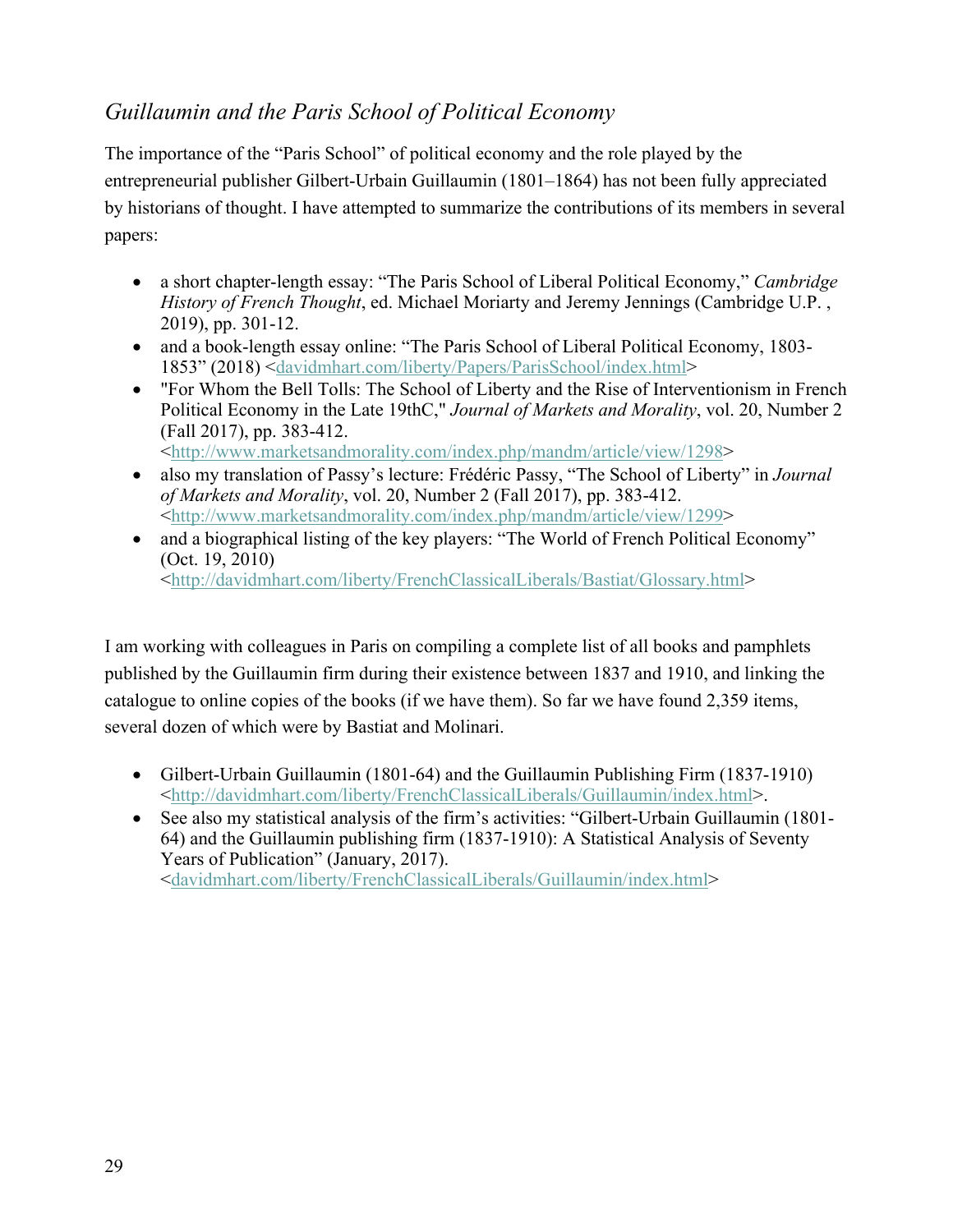# Opposition to Socialism

Over the past year or so I have been running a special "anti-socialism" program on the Online Library of Liberty website because of the spread of socialist ideas among students at college. I wrote this 80 page *Socialism: A Study Guide and Reader* (July 2018)

<https://oll.libertyfund.org/pages/socialism> and expanded the section in the *OLL Reader* which deals with "The Critique of Socialism and Interventionism" <https://oll.libertyfund.org/pages/ollreader#part10>. This resulted in the *Liberty Matters* online discussion of Karl Marx in October 2018 and the putting online of much more material by and about Karl Marx.

- "Socialism: A Study Guide and Reader," *Online Library of Liberty* (July, 2018) <http://oll.libertyfund.org/pages/socialism>. This Study Guide examines the long-standing clash between Socialism and Marxism (S&M), and Classical Liberalism (CL) over the past 200 years. It provides a brief history of the S&M tradition, some of its main criticisms of the free market, the CL response to these criticisms, extensive quotes from some of these texts, and links to them in the OLL collection.
- Liberty Matters online discussion of Karl Marx (Oct. 2018): Virgil Storr, "Marx and the Morality of Capitalism" (October, 2018) <https://oll.libertyfund.org/pages/lm-marx>

Texts in the OLL Library by Marx:

- The 19th century Untermann translation: Karl Marx, Capital: A Critique of Political Economy. 3 vols. Edited and translated by Frederick Engels and Ernest Untermann (Chicago: Charles H. Kerr and Co., 1909-1910).
	- o *Volume I: The Process of Capitalist Production* (1909) <https://oll.libertyfund.org/titles/965 >
	- o *Volume II: The Process of Circulation of Capital* (1910) <https://oll.libertyfund.org/titles/966>
	- o *Volume III: The Process of Capitalist Production as a Whole* (1909) <https://oll.libertyfund.org/titles/967>

Other Texts by Marx in the OLL Forum (HTML only):

- This is a collection of Marx's writings on economics (in HTML) in German <https://oll.libertyfund.org/pages/marx-works> to accompany the late 19th century English translation of *Das Kapital* which we have:
- *Manifest der Kommunistischen Partei* (1848) <https://oll.libertyfund.org/pages/marxmanifest>
- *Manifesto of the Communist Party* (1888) <https://oll.libertyfund.org/pages/marxmanifesto>
- *Das Kapital* (1867, 18885, 1894)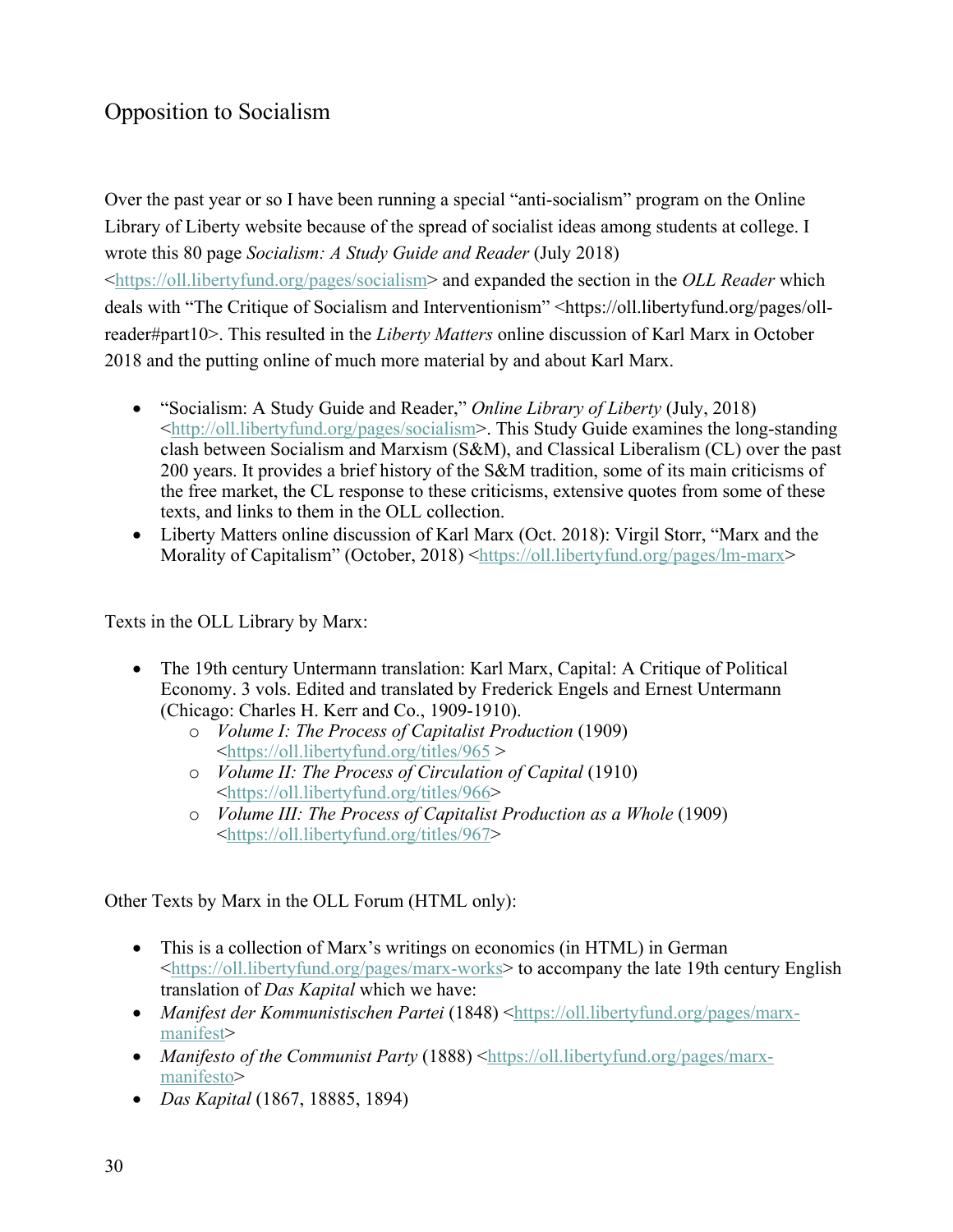- *Das Kapital Buch 1* (1867) <https://oll.libertyfund.org/pages/marx-k1-1867>
- *Das Kapital Buch 1* (1890) <https://oll.libertyfund.org/pages/marx-k1-1890>
- *Das Kapital Buch 2* (1885) <https://oll.libertyfund.org/pages/marx-k2>
- *Das Kapital Buch 3a* (1894) <https://oll.libertyfund.org/pages/marx-k3a>
- *Das Kapital Buch 3b* (1894) <https://oll.libertyfund.org/pages/marx-k3b>

Critiques of Marx by Eugen von Böhm-Bawerk (1851-1914):

- Eugen von Böhm-Bawerk (1851-1914) <https://oll.libertyfund.org/people/eugen-vonbohm-bawerk>
- Böhm-Bawerk, "On the Completion of Marx's System (of Thought)" (1896, 1898) <https://oll.libertyfund.org/pages/completion>.
	- o English trans.: Eugen von Böhm-Bawerk, *Karl Marx and the close of his system, a criticism. Translated by Alice M. Macdonald with a Preface by James Bonar* (London: T. Fisher Unwin, 1898). Revised slightly by Paul M. Sweezy (1949) and David M. Hart (2018).
	- o a facsimile PDF version of the original Macdonald translation can be found at <https://oll.libertyfund.org/titles/2760>.
- German: Eugen von Böhm-Bawerk, "Zum Abschluss des Marxschen Systems" in *Staatswissenschaftliche Arbeiten. Festgaben für Karl Knies zur fünfundsiebzigsten Wiederkehr seines Geburtstages in dankbaren Vehehring*. Otto v. Boenigk (Hrsg.) (Berlin: O. Haering, 1896), S. 87—205.
	- o a facsimile PDF version of the original German edition can be found at <https://oll.libertyfund.org/titles/2761>; and
	- o an HTML version <https://oll.libertyfund.org/pages/abschluss>.

Other Collections in the OLL:

- Topic: Socialism and the Classical Liberal Critique <https://oll.libertyfund.org/groups/64>
- People: School of Thought: Socialism <https://oll.libertyfund.org/groups/29
- Debate: Fabian Socialism vs. Radical Liberalism <https://oll.libertyfund.org/groups/76>

Essays and Guides in the OLL Forum:

- the section of the OLL Reader dealing with Socialism: Part X: The Critique of Socialism and Interventionism <https://oll.libertyfund.org/pages/oll-reader#part10>
- an 80 page Study Guide on "Socialism: A Study Guide and Reader" <https://oll.libertyfund.org/pages/socialism>.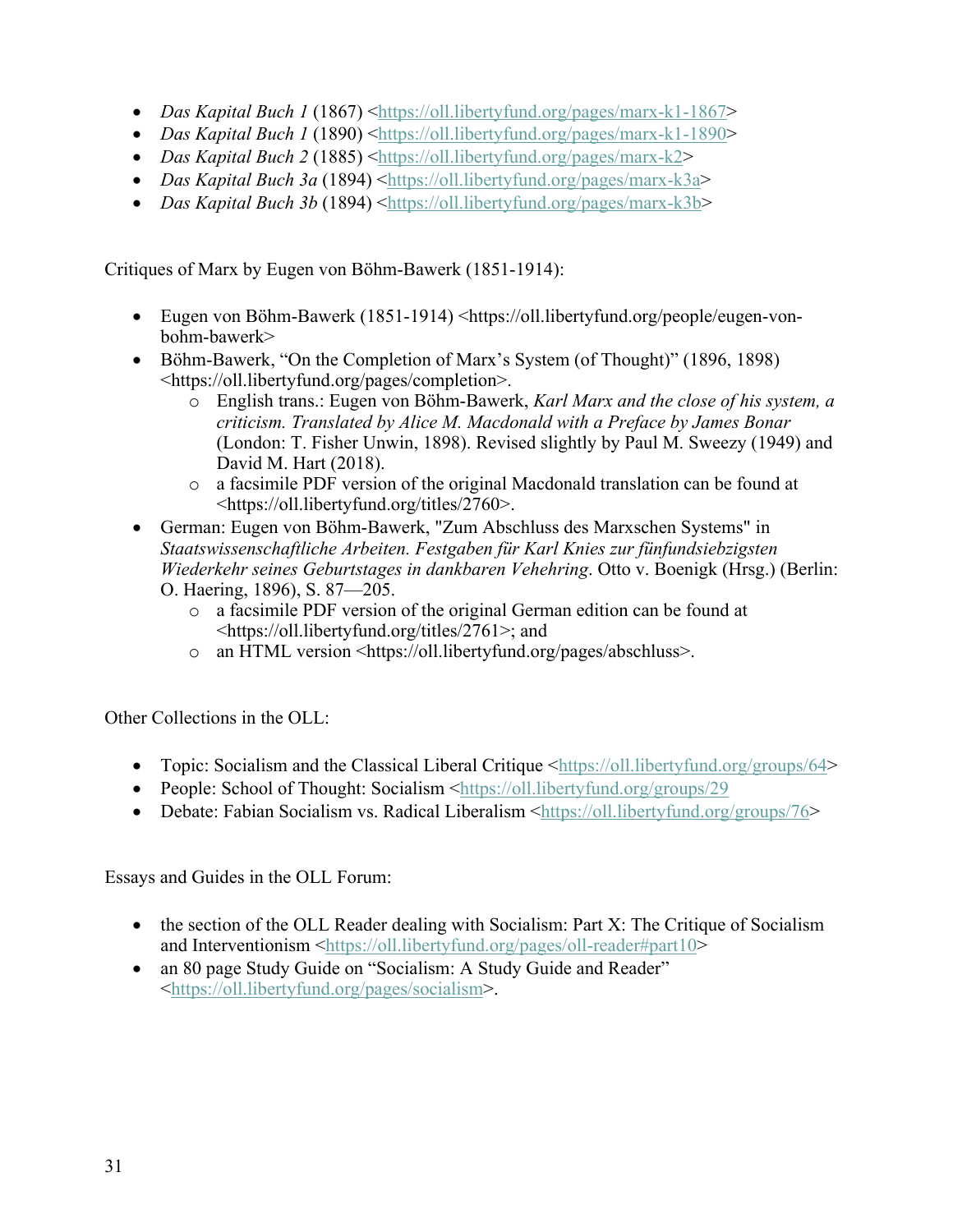I had planned to something similar for other areas where I think we are losing the intellectual battle of ideas. These include:

- 1. war and peace,
- 2. sound money and banking,
- 3. the growth of presidential power,
- 4. the growth of the surveillance state,
- 5. the revival of interest in socialism, and
- 6. protectionism

I had begun work on a reader and guide on free trade and protection before the OLL project was frozen and my position eliminated.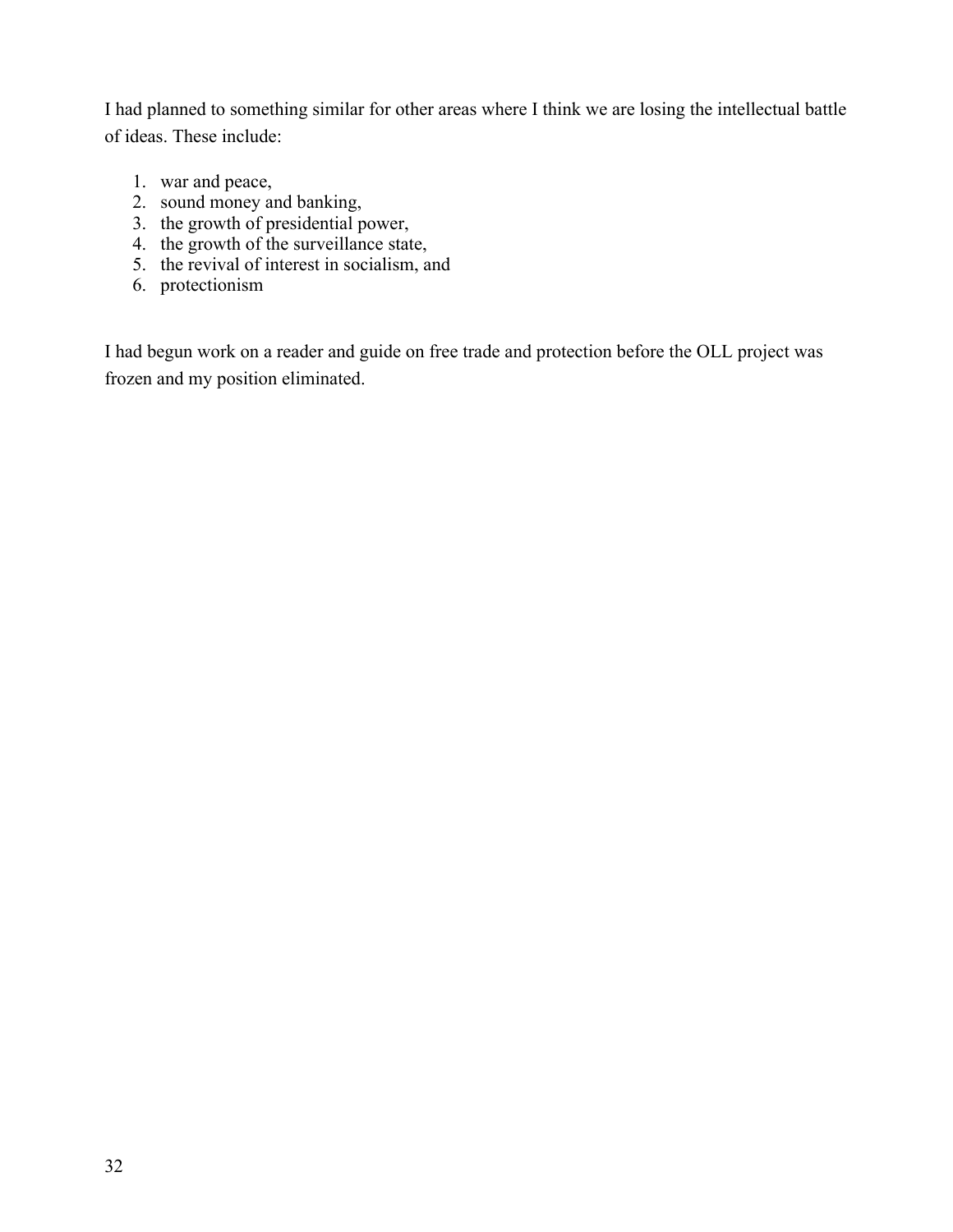### The Art of Politics and the Politics of Art

For many years I have been interested in the intersection between art, visual propaganda, and political and economic ideas. I have lectured on this and created a special section in the OLL website as well as my personal website for the presentation and discussion of interesting pieces of political art broadly defined.

See:

- my "Images of Liberty and Power: Art and Politics" <davidmhart.com/liberty/Art/politics.html> and "War and Art" <davidmhart.com/liberty/Art/war.html> and
- Imagery of class analysis:
	- o "The Ruled as Atlas" <http://davidmhart.com/liberty/Art/Class/ImagesAtlas.html>
	- o "Images of the Ruling Class and the State" <http://davidmhart.com/liberty/Art/Class/ImagesOfRulingClass.html>
- my "Illustrated History of the Life and Work Frédéric Bastiat" <davidmhart.com/liberty/FrenchClassicalLiberals/Bastiat/Screenplay/BrokenWindows.html  $\geq$
- an illustrated "Bastiat for Dummies" FEE's illustrated edition of *The Law* from the late 1940s

<davidmhart.com/liberty/FrenchClassicalLiberals/Bastiat/Books/Sampling\_TheLaw/Bastiat \_IllustratedTheLaw.html>

- an illustrated version of Hayek's *The Road to Serfdom* (1945) <davidmhart.com/liberty/GermanClassicalLiberals/Books/Hayek/IllustratedRoadSerfdom/i ndex.html>
- the dozens of essays in "Images of Liberty and Power" at the OLL website <http://oll.libertyfund.org/images> on such topics as
	- o cartoons of ""New" Socialist Ideas in the 1848 Revolution" also here <davidmhart.com/liberty/Art/FeaturedImages/NewIdeas1848/index.html>
	- o "Abraham Lincoln as the "Federal Phoenix" (1864)"
	- o "Algernon Sidney (1622-1683) and the Thomas Hollis Library of Liberty"
	- o "The Art of the Levellers"
	- o "Brueghel, Taxes, and the Numeration of the People of Bethlehem (1566)"
	- o "Cobden and the Anti-Corn Law League"
	- o "Declaration of the Rights of Man and of the Citizen"
	- o "Encyclopedic Liberty and Industry"
	- o "Eugène Delacroix on Press Censorship during the Restoration (1814-1822)"
	- o "Images of the British Abolitionist Movement"
	- o "James Gillray on War and Taxes during the War against Napoleon"
	- o "Ludwig von Mises on Rationing in WW2"
	- o "New Playing Cards for the French Republic (1793-94)"
	- o "Presidents Day and the Apotheosis of Washington"
	- o "Shaftesbury's Illustrations for Characteristicks (1732)"
	- o "The Spanish-American War and the Anti-Imperialism League (1902)"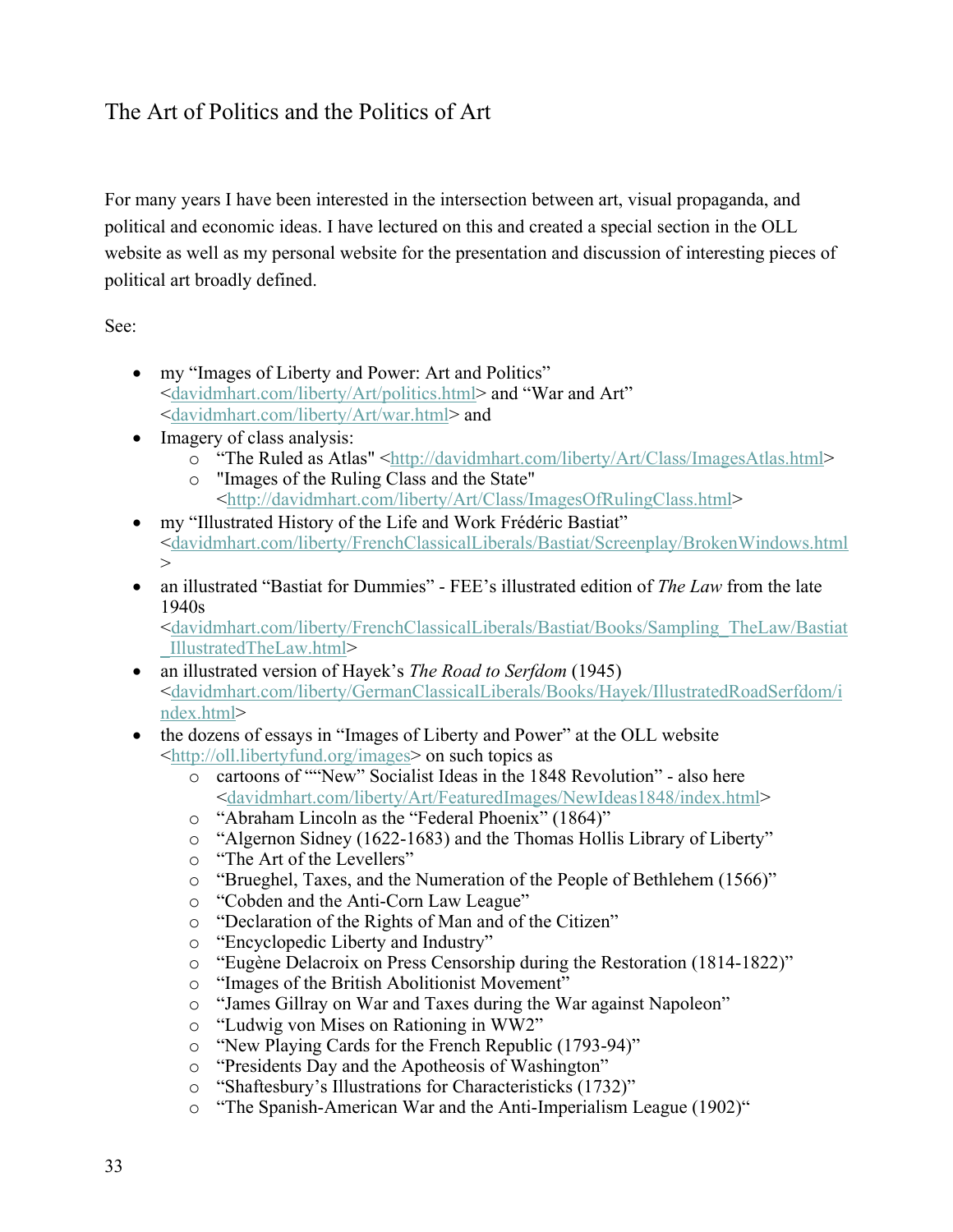- o "The Très Riches Heures du Duc de Berry (1416)"
- o "Washington and Napoleon in their Study"

Lectures and talks:

- "Images of Liberty and Power: the Subversion of State Propaganda." A paper given to the Institute for Humane Studies, Advanced Studies Summer Seminar, Bryn Mawr College, PA (June 2015). [PDF] <davidmhart.com/liberty/Lectures/2015/IHS/3- ImagesLibertyPower/IHS2015-ImagesofLibertyPower.pdf>
- "Political Propaganda and the State: On Seeing through the Culture of Authority", Institute for Liberal Studies & Laurier Students for Liberty, Wilfrid Laurier University, Waterloo, Ontario. (Oct. 2012) [PDF 13 MB] <davidmhart.com/liberty/Lectures/2012/InstituteLiberalStudies-2012/PoliticalPropanganda\_Sept2012.pdf>
- Lecture on "Pablo Picasso (1881-1973): From the Spanish Civil War to Vietnam" <davidmhart.com/liberty/Lectures/2004/Picasso2.html>
- Lecture on "Reflections on Liberty and Power in Modern Art" at the Westervelt-Warner Museum of American Art, Tuscaloosa, Alabama (Nov. 2010). <davidmhart.com/liberty/Lectures/2010/LibertyPower1/index.html>
- Lecture on "The Culture of Liberty vs. The Culture of Authority: Marching to the Beat of a Different Drummer". The Liberty + Power Lectures, Department of History, the University of Alabama (Nov. 2010)

<davidmhart.com/liberty/Lectures/2010/LibertyPower2/index.html>.

- Lecture on "Propaganda and Obedience to the State" to the Students for Liberty Midwest Regional Conference, University of Chicago (Oct. 2011) [PDF 14.7 MB] <davidmhart.com/liberty/Lectures/2011/SFL/PropObedience-Oct2011.pdf>
- Talk on "Picasso's war art" to the Honors Program in the Faculty of Arts, James Madison University, Virginia. <davidmhart.com/liberty/Lectures/2004/Picasso2.html>

Publications:

- "War and Peace in the Arts", in *New Dictionary of the History of Ideas*, ed. Maryanne Cline Horowitz (New York: Charles Scribners & Sons, 2004). In 6 Volumes. vol. 6, pp. 2454-60. Online version <davidmhart.com/liberty/Papers/WarPeace-Arts2004/WarAndPeaceArts2004-final.html>
- Two articles on art for Cultor College (Italian) part of the Global Cultural Network
	- o an Italian translation of my article on "Pablo Picasso (1881-1973): From the Spanish Civil War to Vietnam." (Guerra e Arte: Guernica. Pablo Picasso dalla guerra civile spagnola al Vietnam) (2011). Online <http://www.cultorweb.com/Picasso/Pc.html>
	- o an Italian translation of my article on a comparison of official portraits of George Washington and Napoleon - "Un paragone tra i ritratti di Napoleone Bonaparte (1812) e George Washington (1796)" <http://www.cultorweb.com/N%26W/N.html>.

34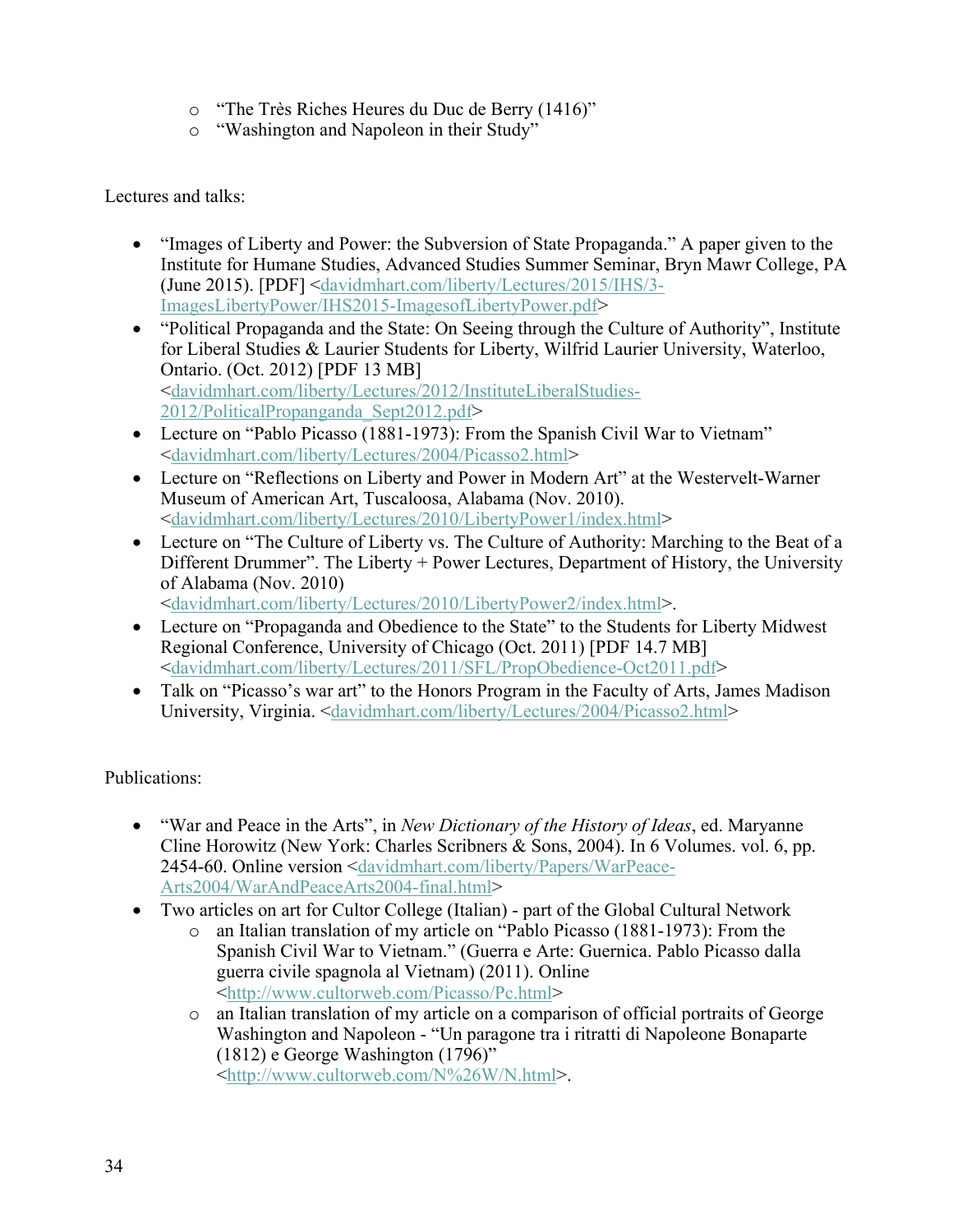# The History and Theory of Strategies to achieve a free society

In designing and building the OLL website I was consciously following a strategy which I had developed over many years regarding the theory and history of how ideas can and have in fact "changed the world." My thinking was guided by the following works:

- Hayek's essay on "The Intellectuals and Socialism" (1949) this seems to have become the default theory of strategy for many libertarian organisations since the Second World War, in spite of its rather superficial and unhistorical analysis of the problem
- PFG's writings in the late 1950s and early 1960s when he was setting up LF
- Murray Rothbard's long paper on strategy which he wrote at the time the Cato Institute was being established: Murray N. Rothbard, *Toward a Strategy for Libertarian Social Change* (April, 1977).

<davidmhart.com/liberty/OtherWorks/Rothbard/Rothbard\_1977TowardStrategy.pdf>

- other writings such as
	- o John Blundell, *Waging the War of Ideas* (London: The Institute of Economic Affairs, 2001, 2015)
	- o Wayne A. Leighton and Edward J. Lopez, Madmen, Intellectuals, and Academic Scribblers: The Economic Engine of Political Change (Stanford University Press, 2013)
	- o Richard Fink's Plenary Address, "Ideas into Action: Applying Hayek," *The Association of Private Enterprise Education, 40th Annual Conference,* Cancun, Mexico, April 12–14, 2015

This produced a series of Liberty Matters online discussions on ideas and social change, and a major research paper on the subject.

- on the strategy used by Arthur Seldon and the Institute of Economic Affairs : John Blundell, "Arthur Seldon and the Institute of Economic Affairs" (November, 2013) <https://oll.libertyfund.org/pages/seldon-and-the-iea>
- on the strategy used by Richard Cobden and the Anti-Corn Law League: Stephen Davies, "Richard Cobden: Ideas and Strategies in Organizing the Free-Trade Movement in Britain"  $(January 2015)$  <https://oll.libertyfund.org/pages/lm-cobden>
- and more generally: David M. Hart, "On the Spread of (Classical) Liberal Ideas," Liberty *Matters* (March 2015) <http://oll.libertyfund.org/pages/lm-ideas>.
- my research paper: "Entrepreneurs, Investors, and Scribblers: An Austrian Analysis of the Structure of Production and Distribution of Ideas". A paper given at the Southern Economics Association, New Orleans, November 21-23, 2015. <davidmhart.com/liberty/Papers/StructureProductionIdeas/DMH\_StructureProductionIdeas 21Oct2015.html>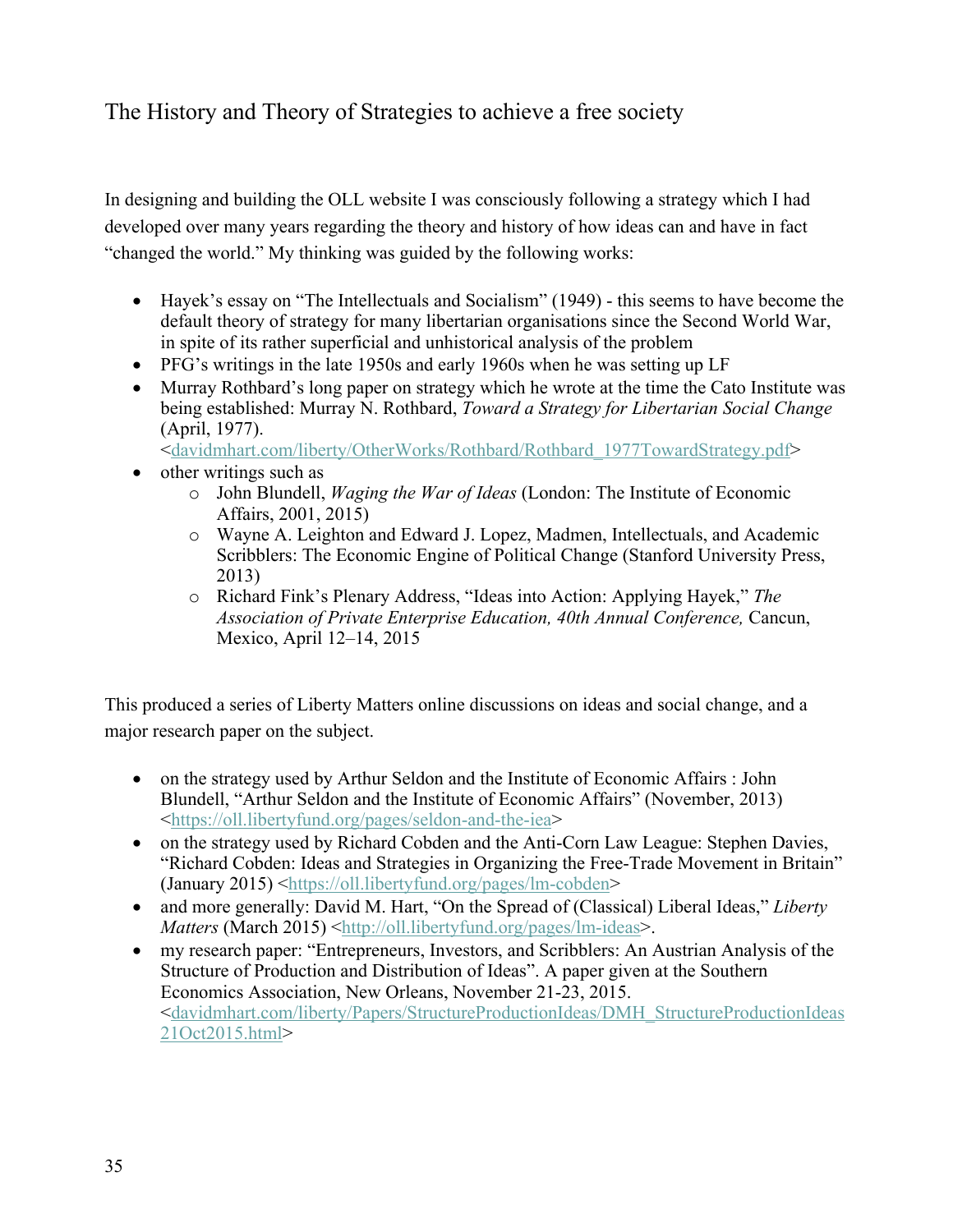During 2018 when LF was undergoing a so-called "strategic refresh" I wrote several positions papers on strategy in general, an examination of PFG's own theory of strategy, and how the OLL in particular was designed to carry out PFG's strategy, but these were either ignored or over-ruled in LF's restructuring. See for example:

- on PFG's original strategic thinking behind setting up LF: "Pierre F. Goodrich's Goals and Strategy for the Liberty Fund: A Reconstruction (Feb. and June 2018)"
- my position paper stating how the OLL pursued the goals and strategies as outlined in LF's "Founding Documents": "The OLL Strategy Document (Feb. and Sept. 2018)"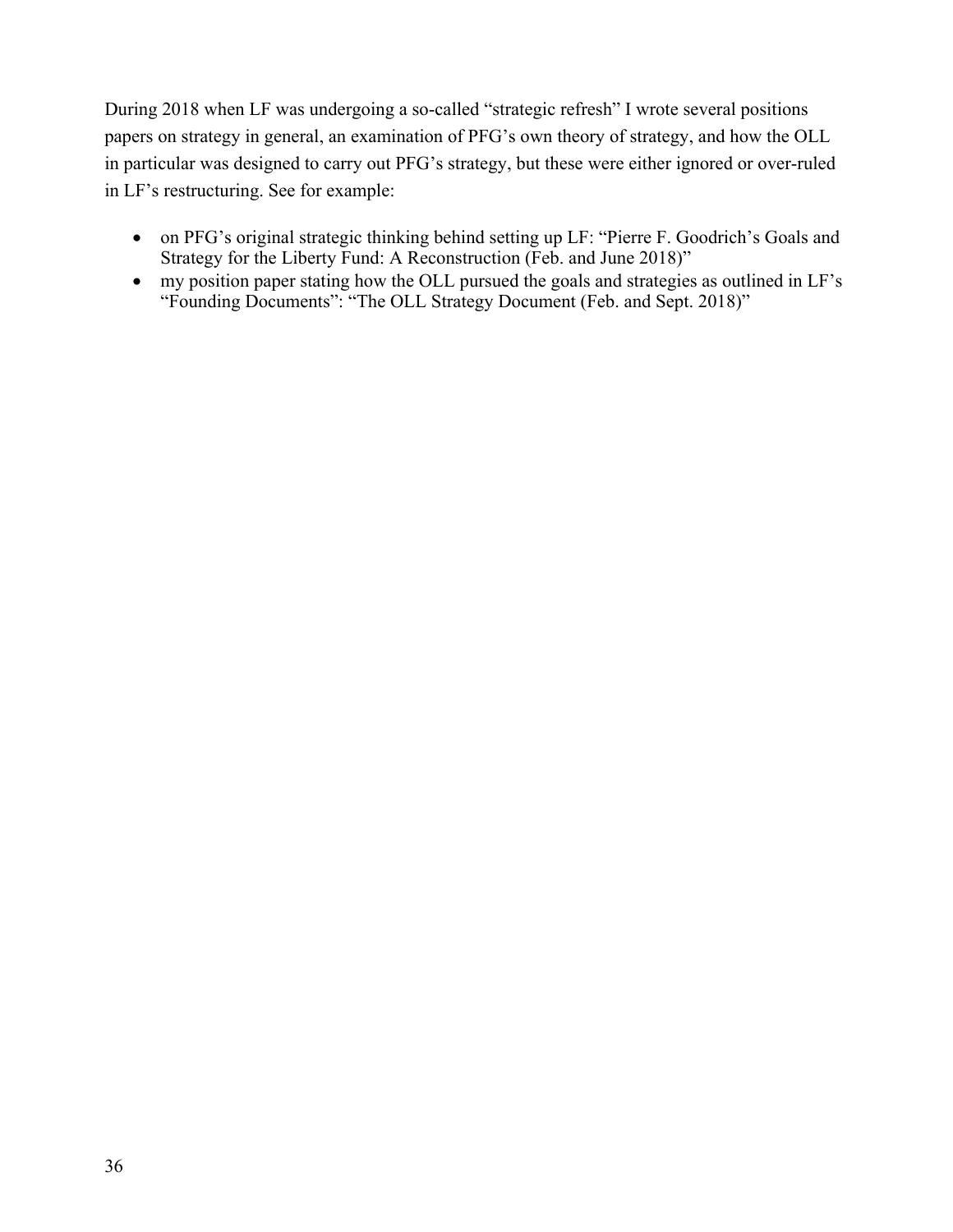# Classical Liberal Class Analysis

Class analysis is a topic which many libertarians ignore or reject but one which I have pursued for decades. I have been influenced in my thinking by Walter Grinder, Leonard Liggio, and Murray Rothbard whom I met in the 1970s. If we want to be able to reduce the power of the state we need to know who wields power in our society, how this is done, and how they benefit from this. I have explored the long tradition of asking these questions by classical liberals and other radicals going back to the Renaissance and have given several lectures and talks on this subject. A recent result of this research is a book I co-edited in 2018:

• *Social Class and State Power: Exploring an Alternative Radical Tradition*, ed. David M. Hart, Gary Chartier, Ross Miller Kenyon, and Roderick T. Long (Palgrave Macmillan, 2018).

This was a very much shortened version of a longer collection I have online:

• "Plunderers, Parasites, and Plutocrats: An Anthology of Classical Liberal Writing on Class Analysis from Boétie to Buchanan." <http://davidmhart.com/liberty/ClassAnalysis/Anthology/ToC.html>

There is also a Liberty Matters discussion of liberal ideas of class:

• I wrote the lead essay: "Classical Liberalism and the Problem of Class," *Liberty Matters Online Discussion Forum*, Online Library of Liberty (Nov. 2016) <http://oll.libertyfund.org/pages/lm-class>

Both the *OLL Reader* and the *Quotations about Liberty and Power* have sec tins on class:

- The Online Library of Liberty Reader: "Part Xi: The Ruling Class and the State" <https://oll.libertyfund.org/pages/oll-reader#part11>
- now expanded <https://oll.libertyfund.org/pages/ruling-class-anthology>
- Quotations about Liberty and Power: section on "Class" <https://oll.libertyfund.org/quotes#class>

Other lectures, talks, and papers:

• Lectures to FEE and IHS: "The State and the Ruling Class" A Lecture given at the Institute For Humane Studies "Liberty And Society" Summer Seminars 2012 <http://davidmhart.com/liberty/ClassAnalysis/ClassTheory/Lecture-ClassAndState.html>